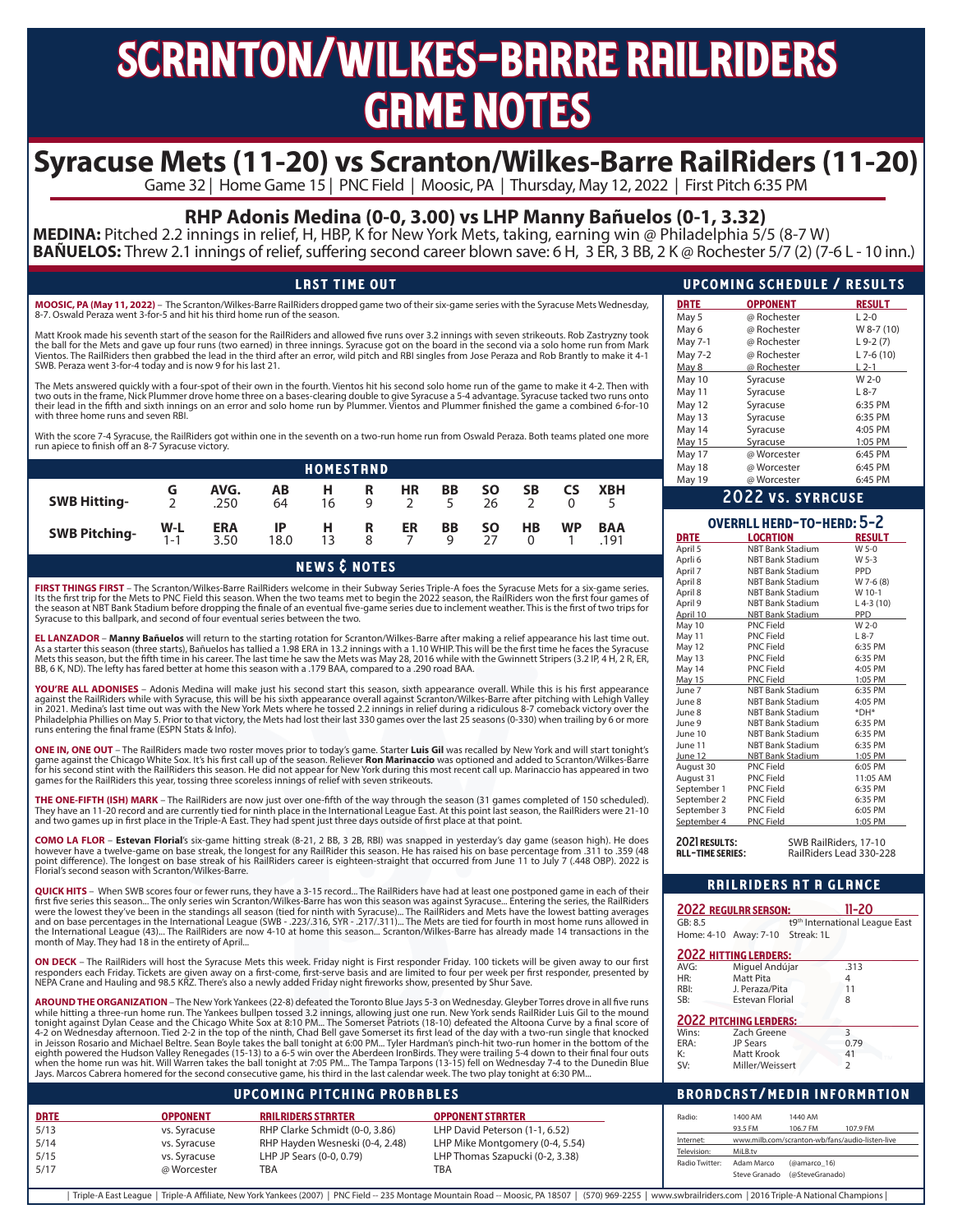## **ERRILRIDERS STARTING PITCHER AND SON STARTING PITCHER**

## **43 MANNY BAÑUELOS • LHP • 5'10" • 215 LBS • 31 y/o**

#### Gomez Palacio, Durango, Mexico

#### MiLB Free Agent, 3/13/22 | MLB Service Time: 1.146

**LAST TIME OUT:** Bañuelos tossed 2.1 innings of relief against Rochester on May 7 and was given just his second career blown save, his first in the Yankees organization. The southpaw surrendered a season high three earned runs on a seasgon high six hits. He was not handed a loss.

**HE'S BAAAACK:** Bañuelos is returning to affiliated ball for the first time since 2019. At Spring Training this year, he was quoted saying, "it's very special to be back... I'm enjoying every day I come here to the ballpark. I have a lot of memories. It's been [11] years since my first spring training and I'm enjoying everything I do here. I'm very grateful to the Yankees for giving me the opportunity to come back... I want to take advantage. I want to show I still have something." (*via New York Post*)

#### **2022 HIGHLIGHTS:**

• Had not received run support through two starts (9.2 IP).

#### **PERSONAL/CAREER:**

- Signed with Yankees as a MiLB Free Agent on 3/13/22, his 31st birthday.
- Played for Team Mexico at 2020 Olympics in Tokyo, making one appearance. Team finished in sixth place.
- Made MLB debut 7/2/15 with Atlanta against Washington, tossing 5.2 scoreless innings in start.
- First MLB strikeout was third batter baced, Yunel Escobar. Followed up by striking out Bryce Harper.
- Has been a member of six organizations (Yankees, Braves, Angels, Dodgers, White Sox, Mariners).
- Entering 2022, has played for 14 different MiLB teams at every level except Short-Season.
- Underwent Tommy John surgery after the 2012 season.
- Was named the No. 13 prospect in baseball (by MLB.com) ahead of the 2012 season.
- Mariano Rivera called him the best pitching prospect he had ever seen in 2011.
- Originially signed as Non-Drafted Free Agent by Yankees on 3/30/08.
- Signed by Seattle as MiLB Free Agent 2/11/20.
- Traded from Dodgers to White Sox for 3B Justin Yurchak 11/1/18.
- Signed as MiLB Free Agent by Los Angeles Dodgers 11/14/17.
- Signed as free agent by Los Angeles Angels 8/18/16.
- Traded from New York to Atlanta for LHP Chasen Shreve and RHP David Carpenter 1/1/15.
- International League All-Star in 2015 (with Gwinnett).

## 2022 game-by-game log

| DRTE/OPPONENT                     | <b>RESULT</b> | <b>DECISION</b> |                 |  |                 | IP H R ER BB K HR | <b>PITCHES (STRIKES)</b> | <b>NOTES</b>                                    |
|-----------------------------------|---------------|-----------------|-----------------|--|-----------------|-------------------|--------------------------|-------------------------------------------------|
| 4/12 vs Norfolk^                  | $L.3-1$       | ND.             |                 |  | 3.0 1 1 1 1 2 0 |                   | 50 (33)                  | First outing in affiliated baseball since 2019. |
| 4/17 (2) vs Norfolk               | W. 1-0        | ND.             |                 |  | 4.0 1 0 0 2 5 0 |                   | 57 (30)                  |                                                 |
| 4/24 @ Buffalo                    | $L.4-0$       | $L (0-1)$       | 5.2 3 2 1 1 5 0 |  |                 |                   | 69(46)                   | First RailRider to pitch into the 6th inning.   |
| 5/01 vs Lehigh Valley L, 9-3      |               | ND.             | 4.0 5 2 2 3 4 0 |  |                 |                   | 71(44)                   | --                                              |
| 5/07 (2) @ Rochester^ L, 7-6 (10) |               | <b>BS</b> (1)   | 2.1 6 3 3 3 2 0 |  |                 |                   | 47 (30)                  | Only second blown save of career (8/24/18)      |
|                                   |               |                 |                 |  |                 |                   |                          |                                                 |

|  | ^ - Indicates relief outing |  |  |
|--|-----------------------------|--|--|
|--|-----------------------------|--|--|

|                            |           |           |            |             |           |               |                | <b>RUN SUPPORT</b>            |     |                |        |                |                          |                     |      |
|----------------------------|-----------|-----------|------------|-------------|-----------|---------------|----------------|-------------------------------|-----|----------------|--------|----------------|--------------------------|---------------------|------|
| 1 RUN                      | 2 RUNS    | 3 RUNS    |            | 4 RUNS      | 5 RUNS    | <b>6 RUNS</b> |                | <b>7 RUNS</b>                 |     | 8 RUNS         | 9 RUNS |                | $10+$ RUNS               | <b>TOTRL</b>        | RVG. |
|                            | $\Omega$  | $\Omega$  |            | $\mathbf 0$ | 0         | 0             |                | $\mathbf 0$                   |     | 0              | 0      |                | 0                        |                     | 0.33 |
| <b>TERM</b><br><b>YERR</b> |           | W-L       | <b>ERR</b> | G/GS        | <b>SV</b> | IP            | н              | <b>CRREER STRTISTICS</b><br>R | ER  | <b>BB</b>      | к      | <b>HR</b>      | <b>BRR</b>               | <b>ORGANIZATION</b> |      |
| Fubon<br>2020              |           | $6 - 3$   | 2.60       | 10/9        | $\Omega$  | 52.0          | 39             | 20                            | 15  | 26             | 62     | $\mathcal{P}$  | $\hspace{0.05cm} \cdots$ | CPBI                |      |
| Fubon<br>2021              |           | $1 - 2$   | 2.94       | 9/9         | 0         | 49.0          | 46             | 21                            | 16  | 19             | 64     | $\overline{a}$ | $\sim$                   | CPBI                |      |
|                            | Monterrey | $1 - 0$   | 1.80       | 3/2         | 0         | 10.0          | $\overline{7}$ | 2                             | 2   | $\overline{2}$ | 11     |                | $-$                      | <b>MEX</b>          |      |
|                            |           |           |            |             | $\Omega$  | 77.0          | 90             | 56                            | 54  | 45             | 63     | 16             | .296                     |                     |      |
| <b>MLB CRREER TOTRLS</b>   |           | $4 - 8$   | 6.31       | 23/14       |           |               |                |                               |     |                |        |                |                          |                     |      |
| <b>MILB CRREER TOTRLS</b>  |           | $41 - 44$ | 3.63       | 218/158 0   |           | 805.1         | 764            | 382                           | 325 | 351            | 794    | 58             | .251                     |                     |      |

#### 2022 RAILRIDERS PITCHING BREAKDOWN

|                  | $W-L-S$       | <b>ERR</b> | IP         | ER  | BB  | SO. | HВ | HR | <b>BRR</b> |
|------------------|---------------|------------|------------|-----|-----|-----|----|----|------------|
| <b>Starters</b>  | $1 - 13$      | 4.77       | 122.2      | 65  | 31  | 147 | 8  | 13 | .236       |
| <b>Relievers</b> | $10 - 7 - 4$  |            | 4.34 134.2 | 65  | 78  | 150 | 12 | 15 | .242       |
| <b>TOTRLS</b>    | $11 - 20 - 4$ |            | 4.55 257.1 | 130 | 139 | 297 | 20 | 28 | .239       |
|                  |               |            |            |     |     |     |    |    |            |
|                  |               |            |            |     |     |     |    |    |            |
|                  | $W-L-S$       | <b>ERR</b> | IP         | ER  | BB  | SO. | HВ | НR | <b>BRR</b> |
| Home             | $4 - 10 - 0$  |            | 5.72 118.0 | -75 | 76  | 144 | 8  | 20 | .255       |
| Road             | $7 - 10 - 4$  |            | 3.55 139.1 | 55  | 63  | 153 | 12 | 8  | .225       |



#### pitch repertoire 4S FRSTBRLL: low-90's, locates up **SINKER:** low-90's, favors away to RHH SLIDER: mid-80's, favors in to RHH, uses more than fastball curveball: high-70's, backdoor tendency **CHRNGEUP:** low-80's, two-seam action

pitch clock violations: 2

#### 2022 banuelos season splits

|              |                      | W-L ERR G/S IP           | <b>ER</b> | BB          | <b>SO</b>  | HВ | <b>HR</b> | <b>BRR</b> |
|--------------|----------------------|--------------------------|-----------|-------------|------------|----|-----------|------------|
| Home         |                      | $0-0$ 2.45 3/2 11.0 3    |           | 6           | 11         |    |           | .179       |
| Road         |                      | 0-1 1.59 2/1 8.0 4 4 7 0 |           |             |            |    | $\Omega$  | .290       |
| Day          |                      | $0-1$ 2.79 2/2 9.2 3     |           | 4           | 9          |    |           | .229       |
| <b>Night</b> | $0-0$ 1.29 $2/1$ 7.0 |                          |           | $1 \quad 3$ | $\sqrt{2}$ |    |           | .087       |
|              |                      |                          |           |             |            |    |           |            |

| <b>RVG/OBP/SLG</b> |                     | RB.     |         | H HR     | -SO       | BB | RBI HB |  |
|--------------------|---------------------|---------|---------|----------|-----------|----|--------|--|
|                    | $\sqrt{83/214/125}$ | 24 2    |         | $\Omega$ | 8         |    |        |  |
| vs. Right          | .304/.389/.348      | 46 14 0 |         |          | 10 6      |    |        |  |
| <b>TOTRLS</b>      | .229 nvg            |         | 70 16 0 |          | - 18 - 10 |    |        |  |

| 2022 SERSON HIGH                   |                       | <b>CRREER HIGH</b>                                      |
|------------------------------------|-----------------------|---------------------------------------------------------|
| 5.2 (4/24 @ Buffalo)               | IP                    | 9.0 (2x, Last: 6/22/15 vs Indianapolis)                 |
| 6 (5/07 (2) @ Rochester)           | <b>Hits</b>           | 11 (4/7/12 vs Indianapolis)                             |
| 3 (5/07 (2) @ Rochester)           | <b>Runs</b>           | 9 (5/4/19 vs Boston)                                    |
| 3 (5/07 (2) @ Rochester)           | <b>Earned Runs</b>    | 9 (5/4/19 vs Boston)                                    |
| 3, 2x (Last: 5/07 (2) @ Rochester) | Walks                 | 6 (2x, Last: 8/18/14 @ Pawtucket)                       |
| 5, 2 x (Last: 4/24 @ Buffalo)      | <b>Strikeouts</b>     | 11 (8/6/10 vs St. Lucie)                                |
| N/A                                | <b>Home Runs</b>      | 3 (3x, Last: 8/27/19 vs Durham)                         |
| 71 (5/01 vs Lehigh Valley)         | <b>Pitches</b>        | 106 (5/21/18 @ Memphis)                                 |
| N/A                                | <b>Winning Streak</b> | $3(6/6/18 - 6/21/18)$                                   |
| $2(4/24 \omega$ Buffalo - present) | <b>Losing Streak</b>  | $4(5/4/19 - 5/25/19)$                                   |
| 0                                  |                       | 10+ Strikeout Games 3 (10, 6/6/18 @ Sacramento)         |
| 0                                  |                       | <b>Complete Games</b> 2 (Last: 6/22/15 vs Indianapolis) |

|                 | <b>Complete Games</b> 2 (Last: 6/22/15 vs Indianapolis |
|-----------------|--------------------------------------------------------|
| <b>Shutouts</b> | 2 (Last: 6/22/15 vs Indianapolis)                      |

|                | <b>MANNY BANUELOS VS. SYRACUSE BATTERS</b> |           |   |                |            |           |           |            |
|----------------|--------------------------------------------|-----------|---|----------------|------------|-----------|-----------|------------|
| <b>PLAYER</b>  | <b>RVG/OBP/SLG</b>                         | <b>RB</b> | н | <b>HR</b>      | <b>RBI</b> | <b>SO</b> | <b>BB</b> | <b>HBP</b> |
| Blankenhorn    | $---/---/---$                              |           |   |                |            |           |           |            |
| <b>Bohanek</b> | $---/---/---$                              |           |   |                |            |           |           |            |
| <b>Brodey</b>  | ---/---/---                                |           |   |                |            |           |           |            |
| Cortes         | $---/---/---$                              |           |   |                |            |           |           |            |
| Dini           | $---/---/---$                              |           |   |                |            |           |           |            |
| Fryman         | $---/---/---$                              |           |   | $\overline{a}$ |            |           |           |            |
| Lee            | $---/---/---$                              |           |   |                |            |           |           |            |
| Mazeika        | $---/---/---$                              |           |   |                |            |           |           |            |
| Meyer          | $---/---/---$                              |           |   |                |            |           |           |            |
| Palka          | $---/---/---$                              |           |   |                |            |           |           |            |
| Plummer        | $---/---/---$                              |           |   |                |            |           |           |            |
| Rodriguez      | $---/---/---$                              |           |   |                |            |           |           |            |
| Vientos        | $---/---/---$                              |           |   |                |            |           |           |            |
| Youna          | $---/---/---$                              |           |   |                |            |           |           |            |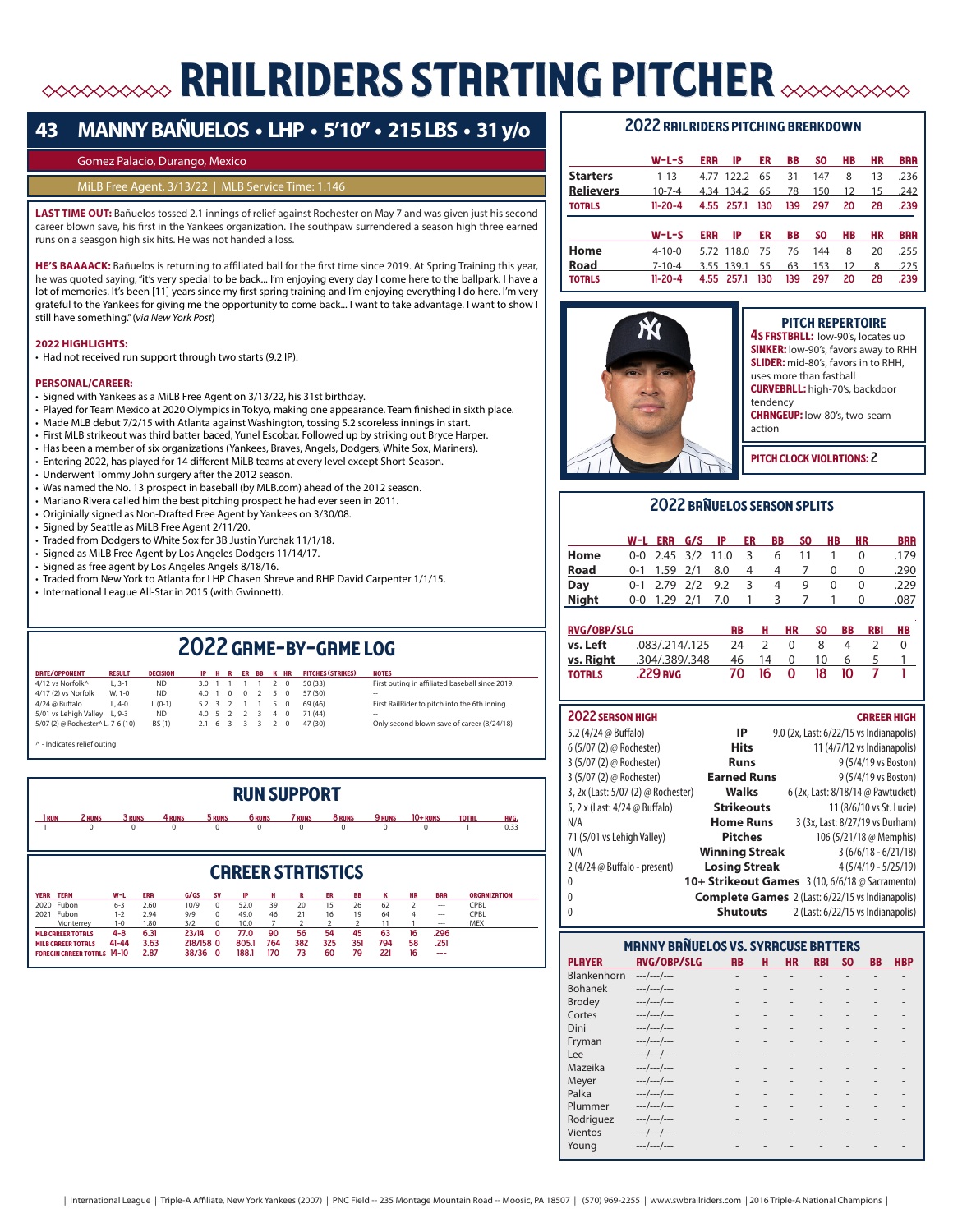## **RAILRIDERS BULLPEN**

|                |                        |                |       |          |          |           |           |           | RIDERS                           |             | I PFI    |                         | ≫≫≫≫≫≫≫≫≫≫                   |                |
|----------------|------------------------|----------------|-------|----------|----------|-----------|-----------|-----------|----------------------------------|-------------|----------|-------------------------|------------------------------|----------------|
| <b>PITCHER</b> | <b>LRST PEN OUTING</b> | <b>DEC</b>     | ΙP    | н        |          | <b>ER</b> | <b>BB</b> | <b>SO</b> | <b>RETIRED/I<sup>ST</sup> BF</b> | IRS/IR      | SV/SVO   | INN.-HIGH               | <b>OR RPP. STRK (LAST R)</b> | <b>PCV</b>     |
| Bristo         | 5/08 @ ROC             | <b>ND</b>      | 1.0   |          |          | 0         |           | 0         | 5/8                              | $-/-$       | $-/-$    | 2.1 $(4/22 \omega$ BUF) | 2 (4/29 (1) vs LHV)          | 0              |
| Espinal        | 5/07-1 @ ROC           | <b>ND</b>      | 1.0   | $\Delta$ |          |           |           | $\Omega$  | 1/2                              | $-/-$       | $-/-$    | 2.2 (4/30 vs LHV)       | $0.5/07-1$ @ ROC)            | $\mathbf{0}$   |
| Gomez          | 5/07-2 @ ROC           | L (1-1)        | 2.1   |          |          | 0         |           |           | 5/6                              | 0/1         | $-/-$    | 3.1 $(4/22 \omega$ BUF) | $0(5/07-2 \omega$ ROC)       |                |
| Greene         | $5/11$ vs SYR          | <b>ND</b>      |       |          |          |           |           |           | 7/10                             | 2/3         | $-/-$    | $2.0$ IP $(2x)$         | $0(5/11 \text{ vs } SYR)$    |                |
| Lane           | 5/11 vs SYR            | ND.            | 0.2   |          |          |           |           |           | 7/11                             | 3/7         | 0/2      | 1.2(2x)                 | $0(5/11 \text{ vs } SYR)$    |                |
| Marinaccio     | 5/05 @ ROC             | <b>ND</b>      | 1.0   |          | $\Omega$ | $\Omega$  | $\Omega$  |           | 2/2                              | $-/-$       | $-/-$    | 2.0 (5/01 vs LHV)       | 2 (N/A)                      | $\mathbf{0}$   |
| <b>McClain</b> | 5/10 vs SYR            | <b>ND</b>      | 1.0   | $\Omega$ |          | $\Omega$  |           |           | 6/10                             | 0/5         | 0/1      | 1.2 (4/20-2 @ BUF)      | 3 (5/01 vs LHV)              |                |
| <b>McKay</b>   | 5/11 vs SYR            | <b>ND</b>      | 1.2   |          |          |           |           |           | 5/9                              | 0/8         | 0/1      | $2.1$ (4/21 @ BUF)      | $0(5/11 \text{ vs } SYR)$    | $\overline{2}$ |
| Mujica         | 5/10 vs SYR            | <b>ND</b>      | 2.1   |          |          |           |           |           | 3/4                              | 3/8         | $-/-$    | 2.1 (5/10 vs SYR)       | 2 (5/01 vs LHV)              |                |
| Miller         | 5/10 vs SYR            | $W(1-2)$ 2.0   |       |          | $\Omega$ | $\Omega$  |           |           | 8/10                             | 1/8         | 2/2      | 2.0 (5/10 vs SYR)       | 2 (5/01 vs LHV)              |                |
| Nittolli       | 4/28 vs LHV            | $W(1-0)$ 1.2   |       |          |          |           |           |           | 3/5                              | 2/4         | $-/-$    | 2.1(2x)                 | 2 (4/15 vs NOR)              |                |
| Sears          | 5/05 @ ROC             | N <sub>D</sub> | 3.0   |          | $\Omega$ | $\Omega$  | $\Omega$  | 4         | 1/1                              | 0/0         | $-/-$    | 3.0 (5/05 $\omega$ ROC) | 1(N/A)                       |                |
| Weber          | 4/17 (2) vs NOR        | $W(1-0)$ 3.0   |       |          | $\Omega$ | 0         |           | 4         | 1/1                              | $-/-$       | $-/-$    | 3.0 (4/17-2 vs NOR)     | 1 (N/A)                      |                |
| Weissert       | 5/11 vs SYR            | ND.            | 1.2   | $\Omega$ | $\Omega$ | $\Omega$  |           |           | 5/8                              | 3/6         | 2/2      | 2.0(3x)                 | 2(5/06 @ ROC)                | $\overline{2}$ |
| <b>TOTRLS</b>  | <b>4.34 ERR</b>        | $10 - 7$       | 134.2 | 124      | 78       | 65        | 78        | 150       | 51/85 (60%)                      | 12/46 (26%) | 4/9(44%) |                         |                              |                |

#### **2 • BRADEN BRISTO • RHP MLB Service Time: 0.000**

**CAREER HIGH:** K - 4 (Seven Times) | BB - 3 (2x: Lehigh Valley, Syracuse)

**SEASON HIGH:** K - 4 (4/6 @ Syracuse) | BB - 2 (2x: Syracuse, Lehigh Valley) •Had an 18.0-inning shutout streak to start 2021 season from 5/6 - 6/15, the second-longest in Triple-A East

during season (Dusten Knight, Norfolk -- 19.2 IP). •Allowed a hit to the first batter he faced in 2021, and did not allow a hit to the next 50 consecutive batters.

• Full name is Braden James Bristo. •Named a 2019 FSL Mid-Season All-Star with High-A Tampa (3-1, 1.94 ERA, 1 SV, 24 G, 41.2 IP, 28 H, 11 R, 9 ER, 11 BB, 57 K, .199 BAA, 0.94 WHIP).

• Earned 15 letters and won five state champs at Ouachita Christian HS (4 - Football; 6 - Track & Field; 4 - Baseball; 1 - Basketball)... Champion in FB (2x), baseball (2x), T&F (Indiv., 1x)... All-State in FB, baseball and T&F.

**29 • CARLOS ESPINAL • RHP MLB Service Time: 0.000 CAREER HIGH:** K - 7 (2x: Greenvile, Erie | BB - 4 (4/30/22 vs Lehigh Valley)

**SEASON HIGH:** K - 7 (4/13 vs Erie) | BB - 4 (4/30 vs Lehigh Valley) •Promoted from AA Somerset to SWB 4/30, made AAA debut later that day vs Lehigh Valley

• Signed by the Yankees a non-drafted free agent on 2/27/15

• Following 2018 season, made seven appearances for los Leones del Escogido in the Dominican Winter League and posted a 4.66 FRA (9.2IP, 5FR).

•Made his professional debut with the DSL Yankees 2 in 2015, and ranked eighth in the DSL (min. 60.0IP) with a 5.90 K/BB ratio (59K/10BB).

#### **45 • MICHAEL GOMEZ • RHP MLB Service Time: 0.000**

**CAREER HIGH:** K - 5 (5/29/21 (2) vs N. Hamp.) | BB - 3 (8/22/19 @ St. Lucie) **SEASON HIGH:** K - 3 (3x: Erie, Norfolk, Lehigh Valley) | BB - 3 (4/8 @ Reading) •Pitched two games with AA Somerset before being called up to SWB 4/15 (first time at Triple-A)

•Pitched with Somerset, making 31 relief appearances in 2021 (49.0 IP, 50 K, 14 BB, 3.12 ERA, 1.06 WHIP) • Signed as a free agent by the Yankees 2/27/21

•Originially signed as a free agent by the Philadelphie Phillies 7/17/18.

•Pitched at Cal Poly SLO, Eau Claire and Cal Poly Pomona.

#### **25 • ZACH GREENE • RHP MLB Service Time: 0.000**

**CAREER HIGH:** K - 6 (2x: J. Shore, Brooklyn) | BB - 3 (8/22/21 @ Altoona) **SEASON HIGH:** K - 4 (4/23 @ Buffalo) | BB - 2 (4/14 vs Norfolk)

• Full name is Zachary Blue Greene.

• Following the season, was named an Arizona Fall League Rising Star with the Surprsie Saguaros •Played two seasons (2018-19) at South Alabama, one season (2017) at St. Johns River (Fla.) Community College and one season (2016) at UNC-Asheville.

•In 2019 (Sr.), was named 2nd-Team All-America by the NCBWA and 3rd-Team All-America by D1Baseball.com. •Was selected by Miami in the 15th round of the 2018 First-Year Player Draft but did not sign. •Drafted by Yankees in the 8th round of the 2019 First-Year Player Draft.

#### **1 • TREVOR LANE • LHP MLB Service Time: 0.000**

**CAREER HIGH:** K - 7 (2x: Harrisburg, Elizabethton) | BB - 3 (2x: Asheville, Greenville) **SEASON HIGH:** K - 4 (4/15 vs Norfolk) | BB - 2 (4/9 @ Syracuse)

•Went 4-0 with one save and a 1.99 ERA (22.2IP, 5ER) in 17 relief appearances with SWB in 2021.

•2019 Eastern League Mid-Season All-Star honors with Double-A Trenton.

•2018 Florida State League Mid-Season All-Star at High-A Tampa

•2017 South Atlantic League Mid-Season All-Star with Single-A Charleston. •Played two seasons at UIC (2015-16) after one season apiece at Campbell (N.C.) University (2013) and Lower Columbia (Wash.) College (2014).

•Graduated from Mount Si H.S. (Wash.) and was the 2012 State Gatorade Player of the Year.

#### **12 • RON MARINACCIO • RHP MLB Service Time: 0.000**

**CAREER HIGH:** K - 7 (2x: Harrisburg, Elizabethton) | BB - 3 (2x: Asheville, Greenville) **SEASON HIGH:** K - 5 (5/01 vs Lehigh Valley) | BB - 2 (2x: Boston, Cleveland) •Made MLB debut with Yankees 4/9/22 tossing a scoreless inning with a walk and two strikeouts vs Boston •Made 18 relief apperances for the RailRiders in 2021 (2.36 ERA in 26.2 IP)

• Selected by the Yankees in the 19th round of the 2017 MLB Draft.

•Pitched three seasons at Delaware (2015-17), going 15-10 with two complete games, three saves and a 3.90 ERA (207.2 IP, 197 H, 105 R/90 ER, 83 BB, 184 K) in 47 career appearances (32 GS). •Played baseball and basketball at Toms River North H.S. (N.J.), teammates with Mark Leiter, Jr.

### **39 • REGGIE MCCLAIN • RHP MLB Service Time: 1.006**

**CAREER HIGH:** K - 7 (5/22/19 vs NW Arkansas) | BB - 4 (2x: Syracuse, Las Vegas) **SEASON HIGH:** K - 4 (4/20 (2) @ Buffalo) | BB - 2 (4x: Buffalo, Syracuse)

• Streak of 13 straight appearances without an earned run allowed since 6/4/21 ended on 7/24/21 vs Rochester. During span: 2-0, 0.00 ERA, 1 R, 24.0 IP, 9 H, 8 BB, 29 K.

• Selected by the Yankees in the minor league phase of the 2020 Rule 5 Draft from Philadelphia and was invited to spring training as a non-roster invitee.

•2020: Pitched in 5 G with Philadelphia (0-0, 5.06 ERA, 3.38 K/9, 2.25 WHIP)

• Suffered a sublexation (partial dislocation) of his shoulder and missed most of his senior year of HS. • Full name is Reginald Kristen McClain.

### **20 • DAVID MCKAY • RHP MLB Service Time: 0.079**

**CAREER HIGH:** K - 8 (7/27/16 vs Bristol) | BB - 3 (Nine times) **SEASON HIGH:** K - 4 (4/28 vs Lehigh Valley) | BB - 2 (2x: Buffalo, Lehigh Valley) •Made first RailRiders appearance 48 (G1) @ Syracuse.

• Traded to the Yankees from the Rays 4/4/22.

•Has appeared in 26 career MLB games and has a 6.08 ERA, 1.46 WHIP and 18 walks in 26.2 innings of work. •Made MLB debut in 2019 with the Seattle Mariners after being drafted in the 14th round back in 2016 by the Kansas City Royals.

#### **18 • SHELBY MILLER • RHP MLB Service Time: 7.002**

**CAREER HIGH:** K - 13 (5/10/13 vs Colorado) | BB - 7 (4/25/11 @ Bradenton) **SEASON HIGH:** K - 3 (4/29 (2) vs LHV) | BB - 1 (3x: SYR, NOR, LHV)

• Last appeared in the Majors 10/2/21 with Pittsburgh. •Pitched with two Triple-A teams in 2021: Indianapolis and Iowa.

•Was a member of both the Cubs and Pirates, tossing in 13 big league games in 2021.

- •MLB All-Star in 2015 with the Cardinals.
- •Underwent Tommy John surgery 5/10/17.

•Has appeared in five MLB Postseason games from 20212-2014, all with St. Louis.

• Finished third in NL Rookie of the Year voting in 2013 (behind Yasiel Puig - 2 and Jose Fernandez - 1).

•Member of Team USA at MLB All-Star Futures Game, 7/11/10 at LAA. •19th overall pick by the Cardinals in 2009.

#### **30 • JOSÉ MUJICA • RHP MLB Service Time: 0.068**

**CAREER HIGH:** K - 8 (4x: LAN, GL, LC, Columbus) | BB - 4 (8/30/17 vs Mobile) **SEASON HIGH:** K - 2 (5/10 vs SYR) | BB - 1 (4/29 (1) vs Lehigh Valley)

•Made RailRiders debut 4/29 (1), allowing three runs in one inning vs Lehigh Valley

•Promoted to RailRiders from Florida Complex League on April 26

•Made MLB debut with Rockies September 8, 2020

•Originally in the Tampa Bay Rays system

• Full name José Angel Mujica

#### **26 • VINNY NITTOLI • RHP MLB Service Time: 0.000**

**CAREER HIGH:** K - 5 (4x: Salt Lake, ABQ, El Paso, Visalia) | BB - 4 (5/9/19 @ Tacoma)

**SEASON HIGH:** K - 3, 3x (Syracuse, Buffalo, LHV) | BB - 1, 3x (Syracuse, Buffalo, LHV) • Signed as MiLB Free Agent by Yankees 3/13/22.

•Made MLB debut with Mariners 6/23/21 vs Colorado. Pitched one inning.

•Originally selected in the 25th round of the 2014 First-Year Player Draft by the Seattle Mariners. • Full name is Michael Vincent Nittoli.

•In four years at Xavier University (Ohio), went 19-12 with a 3.54 ERA and 186K in 53 appearances (51 start • Earned All-Big East First Team honors in 2014.

•Attended Pine-Richland (PA) HS.

#### **22 • GREG WEISSERT • RHP MLB Service Time: 0.000**

**CAREER HIGH:** K - 5 (4x: Syracuse, NH, Bradenton, Altoona) | BB - 4 (9/29/21 @Rochester) **SEASON HIGH:** K - 5 (4/5 @ Syracuse) | BB - 3 (4/13 vs Norfolk)

• Tallied first save in extra innings @ Syracuse 4/8 (G1) •Began 2021 season with Double-A Somerset, going 1-2 with a 0.71 ERA and 4 SV in 12 G before being transferred to the RailRiders on June 15.

•Named as having the "Best Slider" in the Yankees system by *Baseball America* after the 2020 season.

•Played three seasons (2014-16) at Fordham University, going 5-4 with a 4.04 ERA in 14 starts in his final season. •Drafted by the Yankees in the 18th round of the 2016 MLB Draft.

•Born in Brooklyn, NY and went to Bay Shore HS on Long Island.

•Grew up a NY Mets fan, but has many friends and family members who were Yankees fans.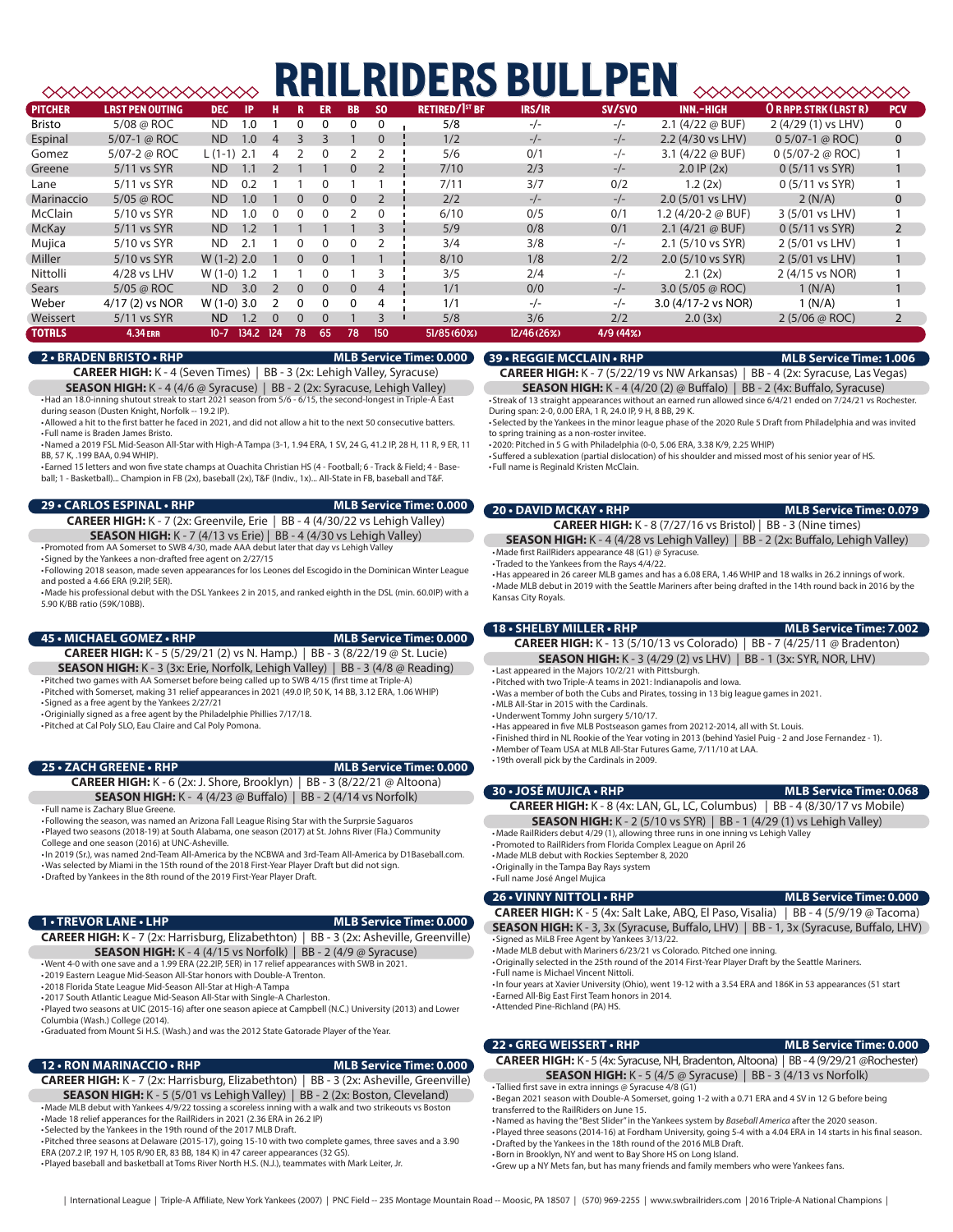### **RAILRIDERS HITTERS**  $\rightsquigarrow$

| 36 • EVAN ALEXANDER • OF                             | MLB Service Time: 0.000        |
|------------------------------------------------------|--------------------------------|
| <b>Hit Streak: -1 (0-2, BB)</b>                      | $'22$ High: 1 (1-4)            |
| <b>On-Base Str: 3 (1-7, 3 BB)</b>                    | <b>Current Series: 0-0</b>     |
| <b>Last Game:</b> 0-2, BB $(5/8 \oslash \text{ROC})$ | <b>Last Series: 1-6, BB, R</b> |
| <b>Pitch Clock Violations: 0</b>                     |                                |

•Appeared as a position player pitching 4/14/ vs Norfolk (9th), throwing a 1-2-3 inning. •In 2021, Hit .221 (34-for-154) with 31R, 8 doubles, 1 triple, 4HR, 13RBI, 30BB and 12SB in 57 combined games with Low-A Tampa, Double-A Somerset and High-A Hudson Valley •In 2019, hit nine triples with Pulaski (ROK), tied for the most in the Appalachian League and among Yankees minor leaguers

• Selected by the Yankees in the 19th round of the 2016 First-Year Player Draft

•Had originially committed to Hill Junior College (TX)

•Graduated from Hebron H.S. (TX) in 2016, named a 2016 Rawlings/Perfect Game Preseason All-America honorable mention.

| 28 • ARMANDO ALVAREZ • INF       | <b>MLB Service Time: 0.000</b>      |
|----------------------------------|-------------------------------------|
| Hit Streak: $2(2-7)$             | $'22$ High: 4 (4-13, HR, 2B, RBI)   |
| <b>On-Base Str: 2 (2-7)</b>      | <b>Current Series: 1-3, RBI</b>     |
| Last Game: 1-3, RBI              | <b>Last Series: 2-12, 2B, 2 RBI</b> |
| <b>Pitch Clock Violations: 0</b> |                                     |

#### •Activated from the 7-day IL on April 19, 2021

•Went 2-4, 2 HR on 7/20/21 vs Rochester --> 3rd career multi-HR game, first since Aug. 5, 2018 with Trenton at Hartford.

•Made a diving catch into the camera well on 7/20/21 vs Rochester which was Sportscenter's No. 1 Top Play the next day (Bucks won NBA Finals that night).

• Finished the 2019 season 2<sup>nd</sup> in the Yankees organization in RBI (76), t-3<sup>rd</sup> in 2B (31), 5<sup>th</sup> in H

(121) and XBH (43), and  $6<sup>th</sup>$  in TB (187) between AA Trenton and AAA Scranton/WB. •Had a season-long nine-game hitting streak with Scranton/Wilkes-Barre from 5/1-10, batting

.462 AVG/.475 OBP/.667 SLG (18-for-39) with 9 R, 8 2B, 6 RBI, 4 K, 0 BB, 1 HBP. •Named an MiLB.com Organization All-Star for the second straight season after 2019.

•Went by the nickname "Mandy" through the end of the 2019 season. Full name Armando Alvarez IV, wants to go by Armando to honor his family.

| 41 • MIGUEL ANDÚJAR • INF/OF           | <b>MLB Service Time: 3.117</b>     |
|----------------------------------------|------------------------------------|
| <b>Hit Streak: 3 (4-12, 2 2B)</b>      | $'22$ High: 4 (7-13, HR, RBI)      |
| <b>On-Base Str: 3 (4-12, 2 2B, BB)</b> | <b>Current Series: 3-8, 2B, BB</b> |
| Last Game: 1-5                         | <b>Last Series: 1-10, 2B</b>       |
| <b>Pitch Clock Violations: 1</b>       |                                    |

•Recalled by Yankees 4/26 after hitting .347 in 13 games with 3 HR and 6 RBI, returned 5/2 •Hit the second of back-to-back HRs with Luke Voit on 5/5/21 at Syracuse.

•Named 2018 Sporting News AL Rookie of the Year -- Led all Major League rookies in hits (170), doubles (47), RBI (92), XBH (76) and multi-hit games (53), t-1st in HR (27) and ranked 2nd in runs (83) and AVG (.297). -- RHP/DH Shohei Ohtani won BBWAA AL Rookie of the Year, Andújar 2nd. • Limited to 12 G in 2019 due to two stints on the injured list (4/1-5/4, 5/13-End of Season) with a right shoulder strain and subsequent surgery to repair a torn right shoulder labrum.

•Played 7 G in LF with the Yankees in 2020, his first professional games not at third base or DH. •2020: hit .355/.394/.581 (11-for-31) with 3 R, 2 2B, 1 3B, 1 HR, 5 RBI and 2 BB over 9 G from 9/4 (G1) through 9/13 after hitting .129 (4-for-31) with 2 R, 1BB and 0 XBH in his first 12 G of the season (7/26-8/28 G2).

### **8 • GREG BIRD • INF MLB Service Time: 4.053 Hit Streak:** -1 (0-3, BB) **'22 High:** 2 (2-6, HR, 3 RBI, 2 BB)

**On-Base Str: 2** (1-6, BB, 2B) **Current Series: 0-3, BB**<br> **Last Game: 0-3, BB** (5/10 vs SYR) **Last Series: 4-17, 2B**, BB, RBI **Last Game:** 0-3, BB (5/10 vs SYR)

#### **Pitch Clock Violations:** 0

•Homered in first at-bat back in Yankees system (4/8 (G1) @ Syracuse)

- •10-game on-base streak from 4/23-5/06
- •Has not appeared in the Major Leagues since 2019.

• Signed as a free agent by the Yankees on April 6, 2022.

•Played 112 games with the Isotopes in 2021, batting .267with 27 home runs.

• Spent parts of 2015, 2017 and 2018 with Scranton/Wilkes-Barre, playing 53 games while batting .296 here.

•Originally drafted by the Yankees in the 5th round of the 2011 Draft from Grandview High School (Aurora, CO)

•Prior to 2022, had played seven years (2011-2018) in the Yankees organization.

•MiLB organizational All-Star in 2013/2015 (NYY) and 2021 (COL).

• SAL Postseason All-Star in 2013 with the Charleston RiverDogs.

| <b>4 . ROB BRANTLY . C/INF</b>   | MLB Service Time: 2.031         |
|----------------------------------|---------------------------------|
| <b>Hit Streak:</b> $1(1-4)$      | $'22$ High: $2(3-6)$            |
| <b>On-Base Str: 1 (1-4)</b>      | <b>Current Series: 1-4, RBI</b> |
| Last Game: 1-4, RBI              | Last Series: 1-9, 2B, RBI       |
| <b>Pitch Clock Violations: 0</b> |                                 |

•Placed on 10 Day IL 4/12, activated 4/22 (Ankle)

•Was with the Yankees from 7/16-26/21 as a COVID-19 replacement for Kyle Higashioka and from 8/5-16/21 as a COVID-19 replacement for Gary Sanchez.

•Doubled off Aaron Nola of Philadelphia on 7/20 for first MLB hit since 10/1/2017. • Spent 2020 with San Francisco (1 G) and the Giants and Yankees Alternate Training Sites. Began the season with SF, acquired by Yankees in exchange for cash considerations on 8/25.

•Re-signed with the Yankees as a minor league free agent on 12/12/20. • Spent a majority of the 2019 season with AAA Lehigh Valley and hit .314/.404/.462 in 82 G. •Originally drafted by the Detroit Tigers in the 3rd round of the 2010 MLB Draft. • Full name is Robert Jacob Brantly.

| <b>3 • OSWALDO CABRERA • INF</b>                     | MLB Service Time: 0.00                 |
|------------------------------------------------------|----------------------------------------|
| <b>Hit Streak:</b> $-1$ (0-3)                        | $'22$ High: 5 (8-22, 5 2B, HR, 3 RBI)) |
| <b>On-Base Str: 2 (1-8, BB)</b>                      | <b>Current Series: 0-0</b>             |
| <b>Last Game:</b> 0-3, BB $(5/8 \oslash \text{ROC})$ | Last Series: 1-16, BB                  |
| <b>Pitch Clock Violations: 1</b>                     |                                        |
|                                                      |                                        |

•Doubled in five straight games from 4/22 - 4/28/22

•Began 2022 season with 14 game errorless streak

•Hit five home runs in 30 at bats, batting .500 with RailRiders in 2021. • Spent majority of 2021 season with Double-A Somerset: .256/.311/.492 (112-for-437), 61 R, 29 2B, 1 3B, 24 HR, 78 RBIs, 36 BB, 118 K, 20-for-25 SB.

• Set or tied career-highs in R, 2B, HR, RBIs, BB, K and SB. Had 22 career home runs in three years before hitting 29 in 2021.

• Led Double-A Northeast in total bases (215), hits (112), XBH (54), and RBI (78), third in home runs (24), fifth in SB (20), 10th in SLG (.492).

•Had a 31-game on-base streak from 7/9 to 8/12.

•Played with Team Venezuela in the WBSC Olympic Qualifier from 5/29-6/8/21.

• Full name is Oswaldo Alberto Cabrera.

•Added to the Yankees 40-man roster 11/19/21

| 9 • PHILLIP EVANS • OF                                                                      | MLB Service Time: 2.072                   |  |  |  |  |
|---------------------------------------------------------------------------------------------|-------------------------------------------|--|--|--|--|
| <b>Hit Streak:</b> 1 (2-3, 2B, RBI)                                                         | $'22$ High: $2(3x)$                       |  |  |  |  |
| <b>On-Base Str: 3 (4-10, BB, 2B, HR, HBP)</b>                                               | <b>Current Series: 2-3, 2B, RBI, HBP</b>  |  |  |  |  |
| <b>Last Game:</b> 2-3, 2B, RBI, HBP (5/10 vs SYR)                                           | <b>Last Series: 2-15, 2 BB, HR, 2 RBI</b> |  |  |  |  |
| <b>Pitch Clock Violations: 0</b>                                                            |                                           |  |  |  |  |
| -Hit .206 with 23 R, 5 doubles, 5 HR, 16 RBI and 28 BB in 76 games for the Pirates in 2021. |                                           |  |  |  |  |

•Played 38 games with Indianapolis in 2021, hit .252 with 18 R, 10 doubles, 10 RBI and 15 BB.

• Signed by Yankees as MiLB Free Agent 3/14/22.

•Has made three Opening Day rosters with Mets (1) and Pirates (2).

•Has appeared in 121 career MLB games across four seasons.

•Made MLB debut 9/8/17 vs Reds (0 for 1). • Full name is Phillip Mathew Evans.

•Was committed to play at San Diego State University before drafted by Mets in 2011.

| <b>35 • ESTEVAN FLORIAL • OF</b>                 | MLB Service Time: 0.042                   |
|--------------------------------------------------|-------------------------------------------|
| <b>Hit Streak:</b> $-1$ (0-4)                    | $'22$ High: 6 (8-21, 2 BB, 3 2B, RBI)     |
| <b>On-Base Str: 12 (12-39, 3 BB, 2 2B, 7 BB)</b> | <b>Current Series: 1-8, BB</b>            |
| Last Game: 0-4, BB                               | <b>Last Series:</b> 5-12, 3 BB, 2 2B, RBI |
| <b>Pitch Clock Violations: 1</b>                 |                                           |

• Six-game hit streak snapped 6/11 (8-21, 2 BB, 3 2B, RBI)

• Stole three bases in 5/06 Win @ Rochester

•Appeared in 11 Major League games in 2021.

• Finished among leaders with RailRiders in 2021: HR (2nd, 13), OBP (2nd, .315), SLG (1st, .404), OPS (1st, .719), runs (1st, 65), walks (2nd, 42), extra base hits (3rd, 31) and total bases (3rd, 126) •Was the consensus #1 prospect in the Yankees organization heading into the 2019 season, and was #74 in all of baseball according to *MLB Pipeline*, enters 2022 season ranked #10 in the Yankees organization by *Baseball America* and *MLB Pipeline*.

•Born in Barahona, DR and holds dual citizenship in Haiti due to his mother being born there. •Participated in the MLB All-Star Futures Game in 2017 and 2018, representing the World Team.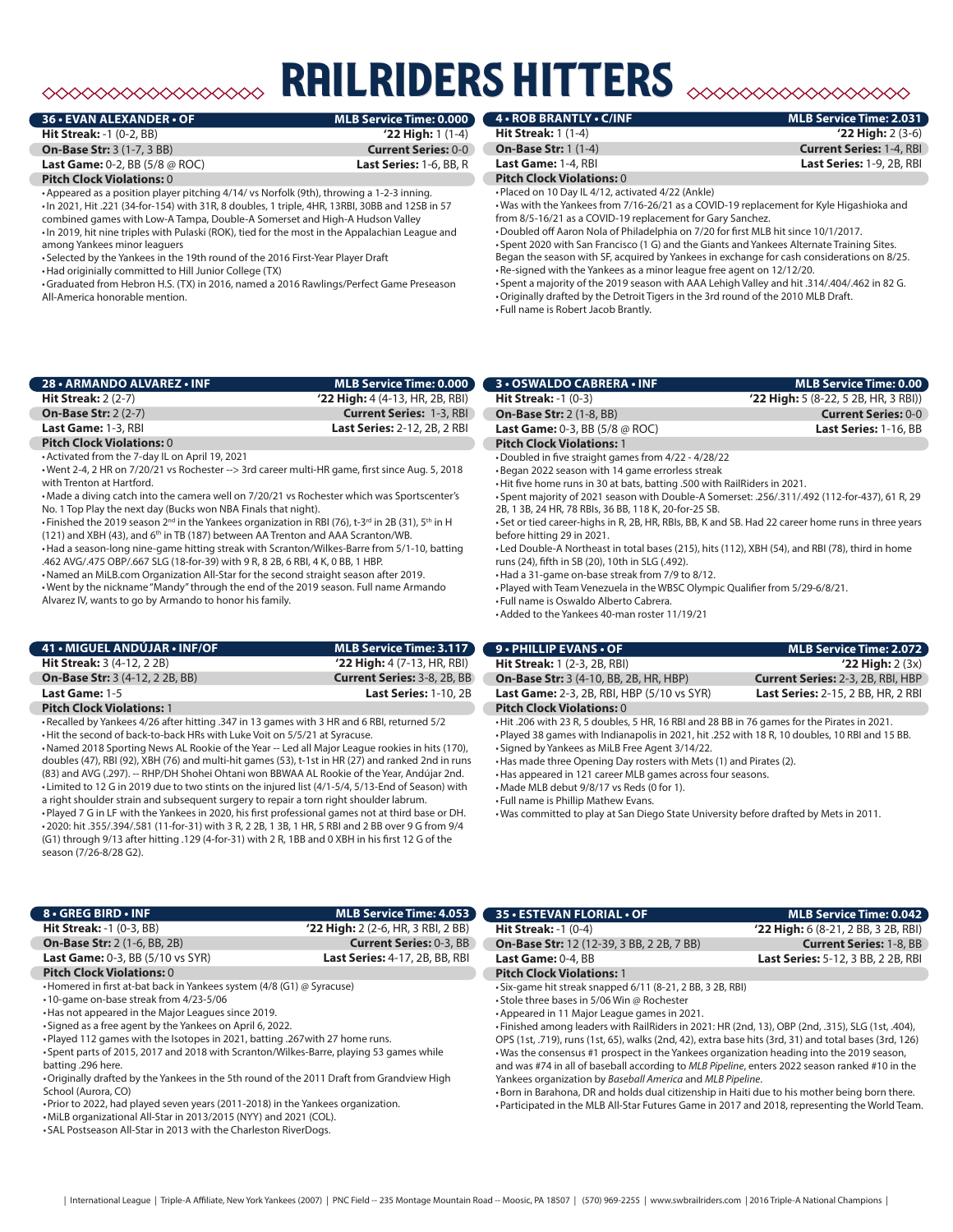### ◇◇◇◇◇◇◇◇◇◇◇◇◇◇◇◇

# **ILRIDERS HITTERS**

**32 • DAVID FREITAS • C MLB Service Time: 1.026**

**Hit Streak:** 1 (1-3) **'22 High:** 6 (4/20-1-4/30) **On-Base Str:** 1 (1-3, BB) **Current Series:** 1-6, BB

#### **Last Game:** 1-3, BB **Last Series:** 1-9, BB

**Pitch Clock Violations:** 0

•Played 43 games with the Kiwoom Heroes of the KBO in 2021, batting .259 with 13 R, 10 doubles, 2 HR, 14 RBI and 7BB.

•Released by Kiwoom on 6/23/21, signed by Rays as a minor league free agent on 7/24/21. •20 games with the FCL Rays and Durham, hit .212 with a double, 3 HR a 8 RBI in 2021.

•Made MLB debut with Atlanta 8/30/17 vs Phillies (1 for 3). • Spent majority of the 2019 season in minors with Tacoma and San Antonio, batting

.381/.461/.561 with 23 doubles, 12 HR and 81 RBI in 91 games.

• Led the Pacific Coast League in 2019 in average (.381) and OBP (.461), 4th in OPS (1.022).

•Named PCL Postseason All-Star honors with San Antoni oand Organization All-Star by MiLB. • Full name is David Joseph Freitas.

•Played two seasons (2007-08) at Cosumnes River College (CA), was a JuCo All-American.

• Finished his collegiate career with one season (2010) at the University of Hawaii-Manoa

•Originally drafted by Nationals in the 15th round of the 2010 Draft.

| 31 • RONALD GUZMÁN • INF                  | MLB Service Time: 3.083 \             |
|-------------------------------------------|---------------------------------------|
| <b>Hit Streak: -2 <math>(0-4)</math></b>  | $'22$ High: 4 (5-12, 2 HR, 2B, 5 RBI) |
| <b>On-Base Str: -1 <math>(0-4)</math></b> | <b>Current Series: 0-4</b>            |
| Last Game: $0-4$                          | <b>Last Series: 2-16, BB, RB</b>      |
|                                           |                                       |

#### **Pitch Clock Violations:** 0

•Nine game on-base streak snapped 4/20 (1) @ BUF (6-24, 2 HR, 2B, 7 BB)

•Broke up Norfolk no-hitter 4/13 (Ellis, Diplán, Sedlock) with leadoff solo home run in the 8th.

•Made the Rangers' Opening Day roster for the third straight year in 2021.

•Went 1-for-16 (.063) with 1 HR in seven games for Texas, missing the • Season-ending injury 4/13/21 with a cartilage tear in his right knee, underwent surgery

4/28/21 for an articular cartilage and meniscus cartilage repair.

•2020-2021 Caribbean Series champion with Dominican Republic with Gigantes de Ciabo.

•Named a Caribbean Series All-Star. •Most Valuable Player of the Dominican Winter League in 2020-2021 after batting .360 in 30 G. • Full name is Ronald Enmanuel Guzmán.

•Participated in the Under Armour All-America Baseball game at Wrigley Field on 8/14/10.

#### *34 • ENDER INCIARTE • OF • COVID IL* **MLB Service Time: 0.000 Hit Streak:** -1 (0-3) **'22 High:** 6 (7-23, 2 HR, 5 RBI) **On-Base Str:** -1 (0-3) **Current Series:** DNP

**Last Game:** 0-3 (4/29-1) **Last Series:** 4-10, 2 BB, 2B, 4 RBI, 2 SB **Pitch Clock Violations:** 0

•Nine-game on base streak snapped 4/23 @ Buffalo (9-30, 2 HR, 3 BB)

•Homered twice in first SWB game (4/8 (2) @ Syracuse).

- •In 2021, Batted .215 (17-for-79) in 52 games with the Atlanta Braves.
- Signed minor league contract with Reds on 8/5.

•Played in 15 games with Triple-A Louisville, batting .288.

•Became a father with birth of son Liam with Stefanía Fernández 5/20/21.

• Full name is Ender David Inciarte.

•Named All-Star in 2017 with Atlanta.

•Originally signed by the Arizona Diamondbacks as a non-drafted free agent on 5/25/08. •In parts of eight ML seasons between Arizona (2014-2015) and Atlanta (2016-21), has batted

.280 (874-for-3117) with 42 HR and 263 RBI in 857 career games.

• Three consecutive Gold Glove awards in CF from 2016-18 (first Braves player to win three straight Gold Gloves since CF Andruw Jones won 10 in a row from 1998-2007).

| 44 • MAX McDOWELL • C                    | <b>MLB Service Time: 0.000</b>            |
|------------------------------------------|-------------------------------------------|
| <b>Hit Streak: -2 <math>(0-7)</math></b> | $'22$ High: $2(3x)$                       |
| <b>On-Base Str: -2 (0-7)</b>             | <b>Current Series: 0-3</b>                |
| <b>Last Game: 0-3 (5/10 vs SYR)</b>      | <b>Last Series:</b> 3-15, BB, 2 2B, 2 RBI |

**Pitch Clock Violations:** 0

• Doubled and drove in two, including game-winner, in 10 Inning victory @ Rochester on 5/06 •Made his Triple-A debut with SWB in 2021, batting .227 with 6 doubles, 1 HR and 10 RBI.

• Spent the 2020 season at the Yankees Alternate Training Site. • Signed by the Yankees as a minor league free agent on 6/28/20 after being released by

Milwaukee on 5/31.

•Has thrown out 176-of-416 (42.3%) of base stealers in his career.

•Originally drafted by Milwaukee in the 13th round of 2015 Draft out of the UCONN.

•Born in Pittsburgh, PA and currently resides in North Huntingdon, PA.

•WPIAL Player of the Year as a junior at Norwin High School.

• Full name is Maxwell Robert McDowell.

## **10 • JOSÉ PERAZA • INF MLB Service Time: 0.000**

**On-Base Str:** 2 (3-6, 2B, BB) **Current Series:** 3-6, BB, 2B, RBI **Last Game:** 3-4, 2B, RBI **Last Series:** 6-23, BB, 2B, 3 RBI

**Hit Streak:** 1 (3-4, 2B) **'22 High:** 3 (7-12, 2B, 3 RBI)

#### **Pitch Clock Violations:** 0

•Had first three-hit game of season in 5/06 10 Inning win @ Rochester on 5/06 • Spent majority of 2021 season with NY Mets, batting .204 in 64 games over three stints. • Signed with Yankees as MiLB Free Agent 11/28/21.

• Full name is José Francisco Peraza Polo.

•Originally signed by the Atlanta Braves as a non-drafted free agent on 7/2/10 •Has batted .266 with 35HR, 182 RBI in 618 career games over parts of seven Major League seasons with Dodgers (2015), Reds (2016-19), Red Sox (2020) and Mets (2021) •Has made four career Opening Day rosters with Cincinnati (2017-19) and Boston (2020)

| <b>27 • OSWALD PERAZA • INF</b>  | <b>MLB Service Time: 0.000</b>                                                                |
|----------------------------------|-----------------------------------------------------------------------------------------------|
| <b>Hit Streak: 1 (3-5, HR)</b>   | $'22$ High: 6 (4/28-5/05)                                                                     |
| <b>On-Base Str: 1 (3-5, HR)</b>  | <b>Current Series: 3-9, HR, RBI</b>                                                           |
| <b>Last Game: 3-5, HR, 2 RBI</b> | <b>Last Series: 4-19, BB, 3 2B, RBI</b>                                                       |
| <b>Pitch Clock Violations: 0</b> |                                                                                               |
|                                  | . 2022 Preseason Prospect Rankings: Baseball America - NYV No. 2, Mil R No. 55: MI R Pineline |

**•2022 Preseason Prospect Rankings:** Baseball America - NYY No. 2, MiLB No. 55; MLB Pipeline - NYY No. 3, MiLB No. 57; Fangraphs - NYY No. 2, MiLB No. 39.

•Nine-game on base streak snapped 5/8 @ ROC (10-34, 5 BB, 3 2B, HR)

•Walk off RBI double(1-0) vs Norfolk 4/17 (2)

• Four hit game @ Syracuse 4/9

• Entering 2022, The Athletic's Keith Law named him "perhaps the best defensive shortstop in the strong Yankees' system."

•21 years, 98 days old at time of promotion to RailRiders in 2021, making him the youngest at time of promotion to SWB since Gleyber Torres in 2017 (20 years, 5 months, 9 days).

• Eleven games with three hits or more in 115 games played across three levels in 2021.

•Played eight games with Scranton/Wilkes-Barre, going 8 for 28 (.286).

•Hit first AAA home run on 9/22 against Syracuse Mets.

• Signed by the Yankees as a non-drafted free agent on 7/2/16 for a \$175,000 signing bonus.

| 5 • MATT PITA • OF                       | <b>MLB Service Time: 0.000</b>      |
|------------------------------------------|-------------------------------------|
| <b>Hit Streak: -1 <math>(0-4)</math></b> | $'22$ High: 2 $(2x)$                |
| <b>On-Base Str: -1 (0-4)</b>             | <b>Current Series: 1-7, HR, RBI</b> |
| <b>Last Game: 0-4</b>                    | <b>Last Series: 2-13, RBI</b>       |
| <b>Pitch Clock Violations: 0</b>         |                                     |

•Hit two, three-run homers in as many games including one on 25th birthday @ Buffalo (4/20 (2) and 4/21)

•Played in 27 games for the RailRiders in 2021, batting .228 with seven home runs and 15 RBI. •In 2021 with Somerset (AA), 10 SB in 11 attempts for most with one team of career in 33 G.

• Full name is Brandon Matthew James Pita.

•Was a 2018 ABCA/Rawlings Third Team All-Americas at Virginia Military Institute, third All-American in VMI history.

•Played football and baseball at Cosby HS (Virginia).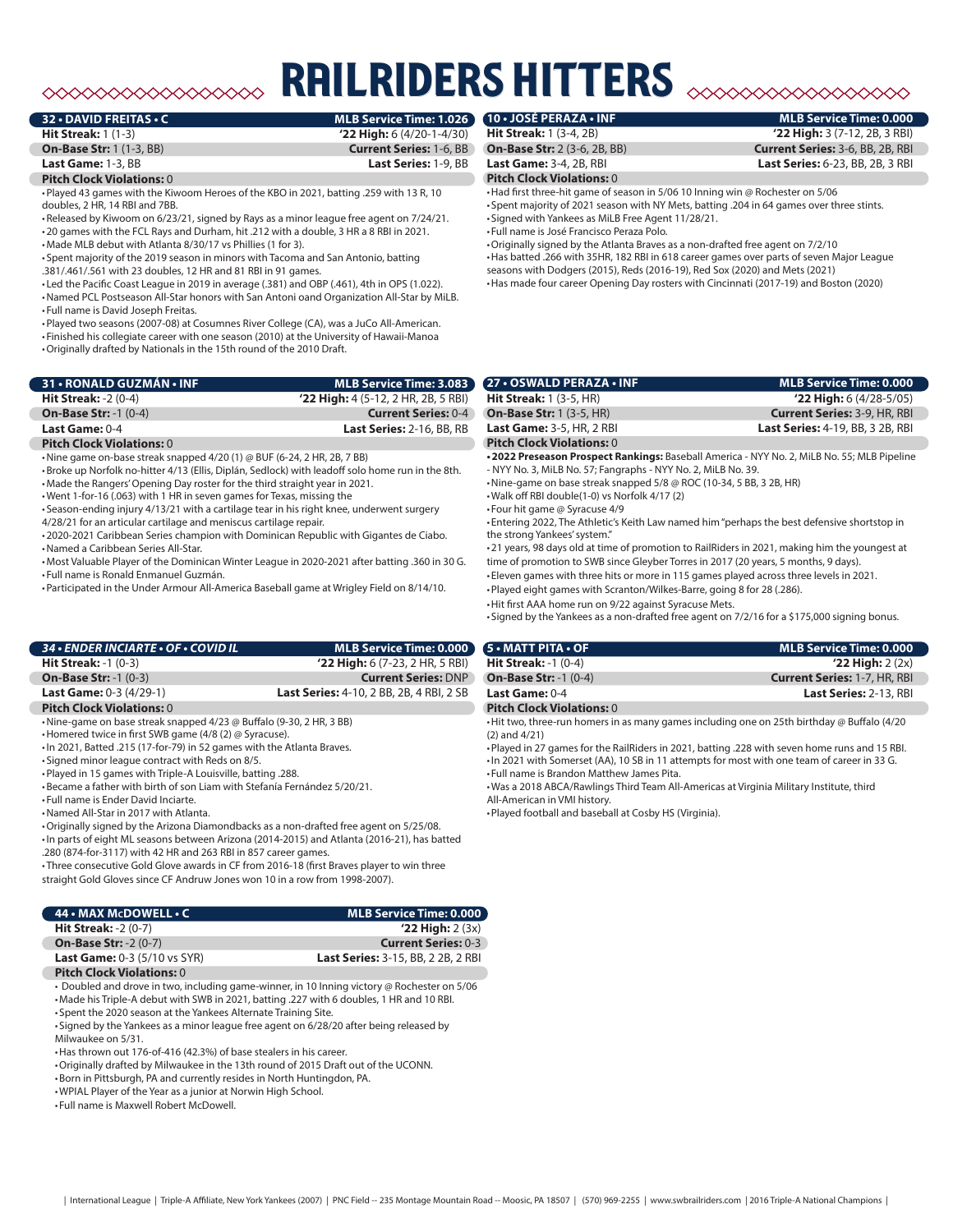# batting statistics

|                  | <b>MULTI-HIT GRMES</b> |               |  |                |                | <b>MULTI-RBI GRMES</b> |   |   |  |                           |              |
|------------------|------------------------|---------------|--|----------------|----------------|------------------------|---|---|--|---------------------------|--------------|
|                  | 2 HITS                 | 3 HITS        |  | 4 ніта 5+ ніта | <b>TOTAL</b>   |                        |   |   |  | 2RBI 3RBI 4RBI 5RBI 6+RBI | <b>TOTRL</b> |
| Alvarez, Armando |                        |               |  |                |                |                        |   |   |  |                           |              |
| Andújar, Miguel  | 6                      |               |  |                |                |                        |   |   |  |                           |              |
| Beltre, Michael  |                        |               |  |                |                |                        |   |   |  |                           |              |
| Bird, Greg       |                        |               |  |                |                |                        | 1 |   |  |                           |              |
| Brantly, Rob     |                        |               |  |                |                |                        |   |   |  |                           |              |
| Cabrera, Oswaldo |                        |               |  |                | 3              |                        |   |   |  |                           |              |
| Evans, Phillip   |                        |               |  |                | 5              |                        |   |   |  |                           |              |
| Florial, Estevan | 4                      | C             |  |                | 6              |                        |   |   |  |                           |              |
| Freitas, David   |                        |               |  |                | $\overline{2}$ |                        |   |   |  |                           |              |
| Guzman, Ronald   |                        |               |  |                | $\overline{2}$ |                        |   |   |  |                           |              |
| Inciarte, Ender  |                        |               |  |                | 3              |                        |   | 1 |  |                           |              |
| LaMarre, Ryan    |                        |               |  |                | 3              |                        |   |   |  |                           |              |
| Locastro, Tim    |                        |               |  |                |                |                        |   |   |  |                           |              |
| McDowell, Max    |                        |               |  |                | 3              |                        |   |   |  |                           |              |
| Peraza, Jose     |                        |               |  |                | 4              |                        |   |   |  |                           |              |
| Peraza, Oswald   |                        | $\mathcal{P}$ |  |                | 4              |                        |   |   |  |                           |              |
| Pita, Matt       |                        |               |  |                | $\overline{2}$ |                        | C |   |  |                           |              |
| <b>TOTRLS</b>    | 35                     | 11            |  |                | 45             | 15                     | 8 |   |  |                           | 24           |

### hit streaks of 8+ games

| <b>PLAYER</b> | <b>G DRTES</b> | $H$ RB | I<br><b>RVG</b> |
|---------------|----------------|--------|-----------------|
|               |                |        |                 |
|               |                |        |                 |
|               |                |        |                 |
|               |                |        |                 |
|               |                |        |                 |
|               |                |        |                 |
|               |                |        |                 |
|               |                |        |                 |
|               |                |        |                 |
|               |                |        |                 |
|               |                |        |                 |

## on-base streaks of 10+ games

| <b>PLAYER</b>    |    |              | <b>G DRTES H+BB+HBP PR</b> |    |    | <b>OBP</b> |
|------------------|----|--------------|----------------------------|----|----|------------|
| Florial, Estevan | 12 | 4/24-Current |                            | 23 | 51 | .451       |
| Bird, Greg       |    | 10 4/23-5/06 |                            | 18 | 42 | .429       |
|                  |    |              |                            |    |    |            |
|                  |    |              |                            |    |    |            |
|                  |    |              |                            |    |    |            |
|                  |    |              |                            |    |    |            |
|                  |    |              |                            |    |    |            |
|                  |    |              |                            |    |    |            |
|                  |    |              |                            |    |    |            |
|                  |    |              |                            |    |    |            |
|                  |    |              |                            |    |    |            |
|                  |    |              |                            |    |    |            |
|                  |    |              |                            |    |    |            |
|                  |    |              |                            |    |    |            |
|                  |    |              |                            |    |    |            |
|                  |    |              |                            |    |    |            |
|                  |    |              |                            |    |    |            |
|                  |    |              |                            |    |    |            |
|                  |    |              |                            |    |    |            |
|                  |    |              |                            |    |    |            |
|                  |    |              |                            |    |    |            |
|                  |    |              |                            |    |    |            |
|                  |    |              |                            |    |    |            |
|                  |    |              |                            |    |    |            |
|                  |    |              |                            |    |    |            |
|                  |    |              |                            |    |    |            |

| <b>PLAYER</b>    | <b>HR</b>                | <b>HOME</b>              | <b>RORD</b> | <b>SOLO</b>       | $2 - RUN$         | $3 - RUN$ | <b>GRAND SLAM</b> | <b>O</b> OUT             | <b>TOUT</b>       | 2 OUT             | 7+INN. TYING             |                          | <b>GO-RHERD</b> |
|------------------|--------------------------|--------------------------|-------------|-------------------|-------------------|-----------|-------------------|--------------------------|-------------------|-------------------|--------------------------|--------------------------|-----------------|
| Alvarez, Armando |                          |                          | $\Omega$    |                   | $\hspace{0.05cm}$ | --        | $ -$              |                          |                   | $\hspace{0.05cm}$ |                          | --                       | --              |
| Andújar, Miguel  | 3                        |                          |             |                   |                   |           |                   |                          |                   | $ -$              |                          |                          |                 |
| Beltre, Michael  |                          |                          |             | $\hspace{0.05cm}$ |                   |           |                   | $\hspace{0.05cm}$        |                   |                   |                          |                          |                 |
| Bird, Greg       |                          | $\overline{\phantom{a}}$ |             |                   |                   |           | $ -$              | --                       |                   |                   |                          | --                       |                 |
| Brantly, Rob     |                          |                          |             |                   |                   |           |                   |                          |                   |                   |                          | --                       |                 |
| Cabrera, Oswaldo |                          |                          |             |                   |                   |           |                   | --                       |                   |                   |                          |                          |                 |
| Evans, Phillip   |                          |                          |             |                   |                   |           |                   |                          |                   |                   |                          | $\overline{a}$           |                 |
| Florial, Estevan |                          | $\overline{\phantom{a}}$ |             |                   | $\hspace{0.05cm}$ |           | $ -$              |                          |                   |                   |                          | $ -$                     |                 |
| Freitas, David   |                          | $\overline{\phantom{a}}$ |             |                   |                   |           | --                |                          |                   |                   |                          |                          |                 |
| Guzmán, Ronald   |                          |                          |             |                   |                   |           |                   |                          |                   |                   |                          | $\overline{\phantom{a}}$ |                 |
| Inciarte, Ender  |                          | $\overline{\phantom{a}}$ |             | $ -$              |                   | $-$       | --                | $\overline{\phantom{a}}$ |                   |                   |                          | $\overline{\phantom{a}}$ |                 |
| LaMarre, Ryan    | $\overline{\phantom{a}}$ | $\overline{\phantom{a}}$ |             | $\hspace{0.05cm}$ | $\hspace{0.05cm}$ | --        | $ -$              | $\hspace{0.05cm}$        |                   |                   | $\overline{\phantom{a}}$ | --                       | --              |
| McDowell, Max    |                          |                          |             | -                 |                   |           |                   |                          |                   |                   |                          |                          |                 |
| Peraza, José     |                          |                          |             |                   |                   |           |                   |                          |                   |                   |                          |                          |                 |
| Peraza, Oswald   |                          |                          |             |                   |                   |           | --                |                          |                   | --                |                          | $\hspace{0.05cm}$        |                 |
| Pita, Matt       |                          |                          |             |                   |                   |           | $\hspace{0.05cm}$ |                          | $\hspace{0.05cm}$ |                   |                          | $ -$                     |                 |
| <b>TOTAL</b>     | 25                       | 9                        | 16          | 12                | 8                 |           | --                |                          | 9                 | 5                 | 9                        | --                       | 8               |

### **HOME RUN BREAKDOWN**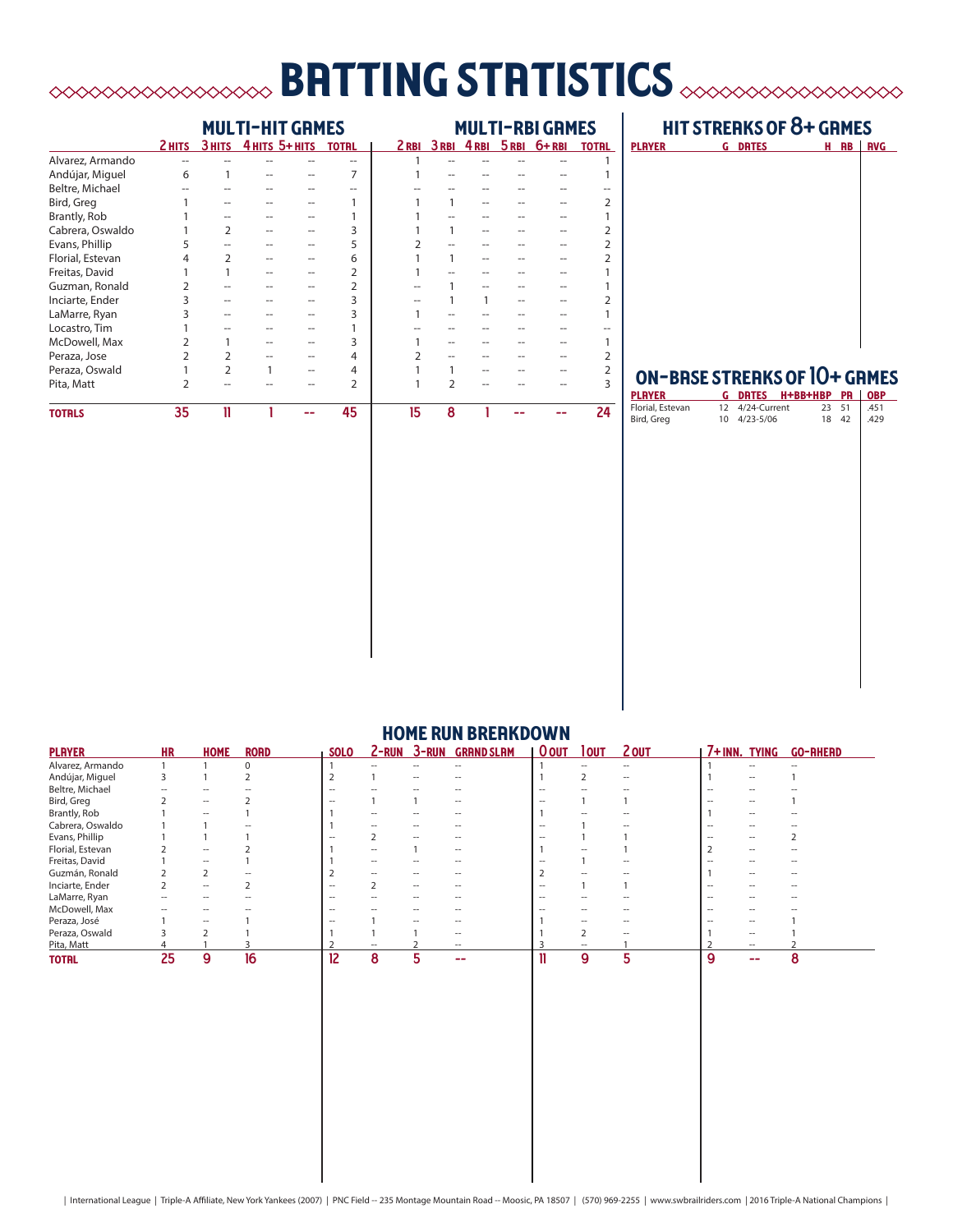#### **MISCELLANEOUS STRTS**  $\begin{picture}(180,10) \put(0,0){\line(1,0){10}} \put(0,0){\line(1,0){10}} \put(0,0){\line(1,0){10}} \put(0,0){\line(1,0){10}} \put(0,0){\line(1,0){10}} \put(0,0){\line(1,0){10}} \put(0,0){\line(1,0){10}} \put(0,0){\line(1,0){10}} \put(0,0){\line(1,0){10}} \put(0,0){\line(1,0){10}} \put(0,0){\line(1,0){10}} \put(0,0){\line(1,0){10}} \put(0$  $\infty$

## **STRRTING PITCHER LOG:**<br>TERMREC. NO DEC. RECORD pitcher starts team rec. no dec. record 6 ip+ quality starts Bañuelos, Manny 3 1-2 2 0-1 0 0 García, Deivi 5 2-3 3 0-2 0 0 Gil, Luis 5 0-5 2 0-3 0 0 Krook, Matt 7 3-4 3 1-3 0 0 Schmidt, Clarke 1 0-1 1 0-0 0 0 Sears, JP 3 3 2-1 3 0-0 0 0<br>Weber, Ryan 1 1-0 1 0 0 0 0<br>Wesneski, Hayden 6 2-4 2 0-4 1 1 31 totals 31 11-20 17 1-13 1 1 **2022 EJECTIONS (1):**<br> **UMPIRE** DESCRIPTION<br>
Dillon Wilson Argued catcher's int **DRTE OPPONENT PLAYER/CORCH UMPIRE DESCRIPTION**<br>5/08 @ Rochester Graham Johnson Dillon Wilson Argued catcher's interference walk-off wins/losses (2/3): **DRITE OPPONENT BRITTER SCORE DESCRIPTION**<br>
4/09 @Syracuse Travis Blankenhorn L, 4-3 (10) Fly ball to left, fielding error by Ryan LaMarre<br>
4/17-2 vs Norfolk Oswald Peraza W, 1-0 RBI double to right<br>
4/20-2 @Buffalo Vinny

**COMEBACK WINS, 7TH INNING OR LATER (2):**<br>INN. TOOK LEAD BIGGEST DEFICIT DESCRIPTION

DRTE OPPONENT PLAYER INN. TOOK LEAD BIGGEST DEFICIT

| IVINLJ         |    | uu |                       |    | <u>v.v.a</u>            |
|----------------|----|----|-----------------------|----|-------------------------|
|                |    |    | <b>CRTCHER'S BOX:</b> |    |                         |
| <b>CRTCHER</b> | SΒ | СS | $cs\%$                | PB | CI                      |
| Brantly, Rob   | 10 |    | .091                  |    | --                      |
| McDowell, Max  | 25 |    | .074                  |    | $\overline{\mathbf{z}}$ |
| Freitas, David | 20 |    | .055                  |    |                         |
|                |    |    |                       |    |                         |

55 totals 55 4 6.8% 8 3

|                  | <b>ERRORLESS STREAKS:</b> |             |            |                      |
|------------------|---------------------------|-------------|------------|----------------------|
| <b>PLAYER</b>    | <b>GRMES</b>              | <b>DRTE</b> | OPP.       | <b>TYPE</b>          |
| Alexander, Evan  |                           |             |            |                      |
| Alvarez, Armando |                           | 5/07(2)     | @ ROC      | Throw                |
| Andújar, Miguel  | 11                        | 4/15        | <b>NOR</b> | Catch                |
| Beltre, Michael  | 1                         |             |            |                      |
| Bird, Greg       | 5                         | 4/28        | LHV        | Drop Foul            |
| Brantly, Rob     | 6                         |             |            |                      |
| Cabrera, Oswaldo | 7                         | 4/28        | LHV        | Throw                |
| Evans, Phillip   | 4                         | 5/01        | LHV        | Throw                |
| Florial, Estevan | 7                         | 4/29(1)     | LHV        | Fieldina             |
| Freitas, David   | 1                         | 4/30        |            | LHV Catcher's Int.   |
| Guzmán, Ronald   | $\overline{2}$            | 5/07(1)     |            | @ ROC Missed Catch   |
| Inciarte, Ender  | 10                        | 4/12        | <b>NOR</b> | Fielding             |
| LaMarre, Ryan    | 11                        | 4/9         | <b>SYR</b> | Fielding             |
| Locastro, Tim    | 4                         |             |            |                      |
| McDowell, Max    | 1                         | 5/8         |            | @ ROC Catcher's Int. |
| Peraza, José     | 0                         | 5/11        | <b>SYR</b> | Fielding             |
| Peraza, Oswald   | 0                         | 5/11        | <b>SYR</b> | Fielding             |
| Perez, Cristian  | 3                         |             |            |                      |
| Pita, Matt       | 13                        |             |            |                      |

| <b>OUTFIELD ASSISTS:</b> |              |    |                |    |    |  |  |  |
|--------------------------|--------------|----|----------------|----|----|--|--|--|
| <b>PLAYER</b>            | <b>TOTRL</b> | lв | 2 <sub>B</sub> | Зв | HP |  |  |  |
| Andújar, Miguel          |              |    |                |    |    |  |  |  |
| Beltre, Michael          |              |    |                |    |    |  |  |  |
| Florial, Estevan         |              |    |                |    |    |  |  |  |
| Evans, Phillip           |              |    |                |    |    |  |  |  |
| Inciarte, Ender          |              |    |                |    |    |  |  |  |
| LaMarre, Ryan            |              |    |                |    |    |  |  |  |
| Locastro. Tim            |              |    |                |    |    |  |  |  |
| TOTRLS                   |              |    |                |    |    |  |  |  |

## stolen base efficiency:

| <b>PITCHER</b>   | <b>SB</b>               | <b>CS</b>      | CS%  |
|------------------|-------------------------|----------------|------|
| Bañuelos, Manny  | 3                       | 0              | .000 |
| Bristo, Braden   | 4                       |                | .000 |
| García, Deivi    | 3                       | 1              | .250 |
| Gil, Luis        | 4                       |                | .000 |
| Gomez, Michael   | 1                       |                | .000 |
| Greene, Zach     |                         |                |      |
| Krook, Matt      | 8                       |                | .000 |
| Lane, Trevor     | 6                       |                | .000 |
| Miller, Shelby   | 4                       |                | .000 |
| McClain, Reggie  | 5                       |                | .000 |
| McKay, David     |                         |                | .000 |
| Mujica, José     |                         |                | .000 |
| Nittoli, Vinny   | 2                       |                | .000 |
| Schmidt, Clarke  | 3                       |                | .000 |
| Sears, JP        | 3                       |                | .000 |
| Semple, Shawn    | 1                       |                | .000 |
| Weissert, Greg   | 4                       | $\overline{2}$ | .333 |
| Wesneski, Hayden | $\overline{\mathbf{c}}$ |                | .667 |
| <b>TOTALS</b>    | 55                      | 4              | 6.8% |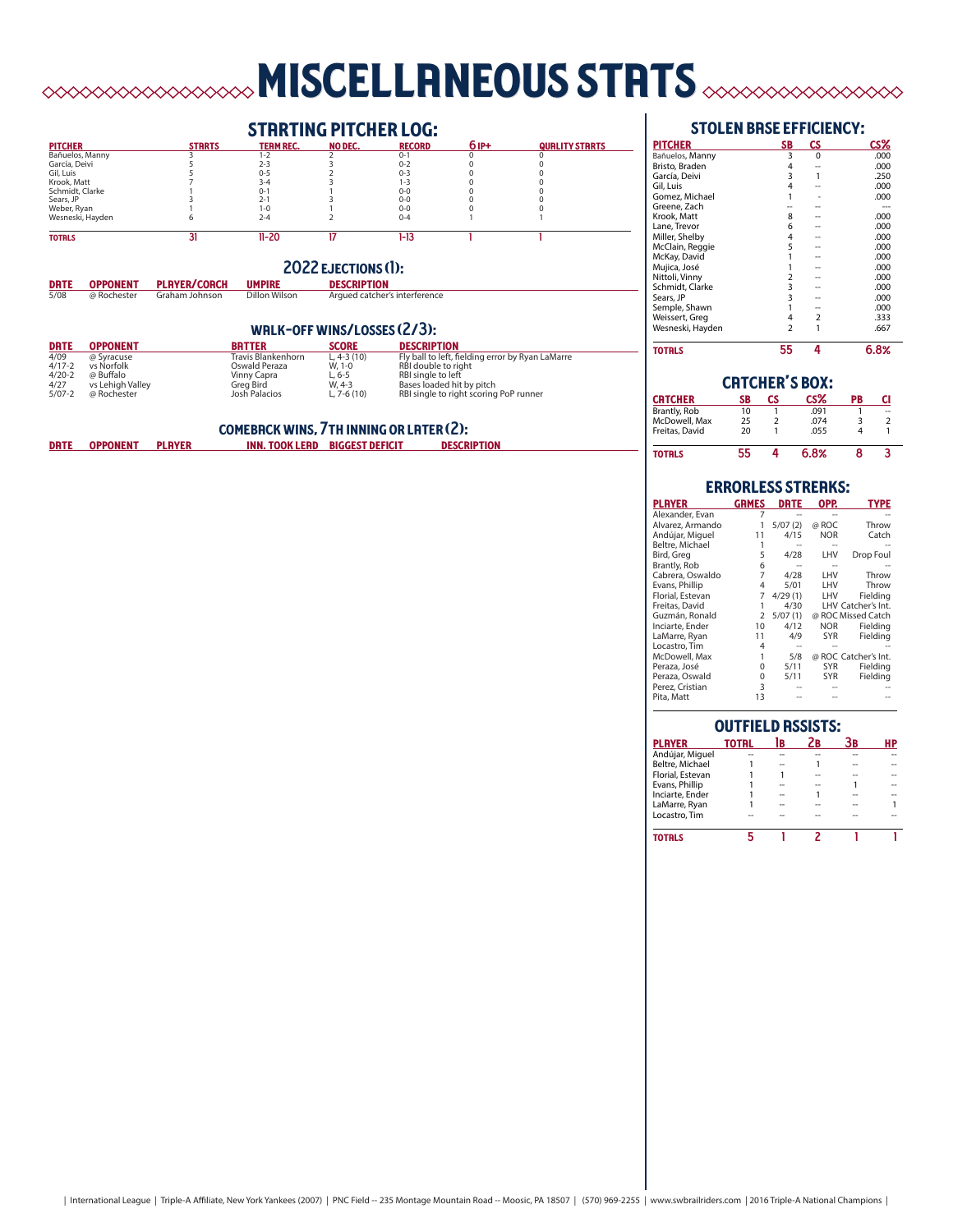# **SERSON BY THE NUMBERS**  $\infty$

#### when the RRILRIDERS SCORE

| 0 Runs:   | $0 - 4$      |
|-----------|--------------|
| 1 Run:    | $1 - 5$      |
| 2 Runs:   | $1 - 1$      |
| 3 Runs:   | $0 - 5$      |
| 4 Runs:   | $1 - 0$      |
| 5 Runs:   | $3-2$        |
| 6 Runs:   | $0 - 1$      |
| 7 Runs:   | $2 - 2$      |
| 8 Runs:   | $1 - 0$      |
| 9 Runs:   | $0 - 0$      |
| 10 Runs:  | $1 - 0$      |
| 11 Runs:  | $0 - 0$      |
| 12 Runs:  | $0 - 0$      |
| 13 Runs:  | $0 - 0$      |
| 14 Runs:  | 0-0          |
| 15+ Runs: | $1 - \Omega$ |

#### starts by field position:

|                  |                   | lв         | 2в         | SS         | Зв        | LF        | СF         | <b>RF</b> | <b>DH</b> |
|------------------|-------------------|------------|------------|------------|-----------|-----------|------------|-----------|-----------|
| Alexander, Evan  |                   |            | --         | --         |           | $1(0-1)$  | $2(0-2)$   | $1(1-0)$  |           |
| Alvarez, Armando |                   |            |            | --         | $10(3-7)$ |           |            |           |           |
| Andújar, Miguel  |                   |            |            | $- -$      | $5(1-4)$  | $11(3-8)$ |            | --        | $2(1-1)$  |
| Beltre, Michael  |                   |            |            |            |           |           |            | $2(2-0)$  |           |
| Bird, Greg       | --                | $15(7-8)$  |            |            |           |           |            | --        | $7(0-7)$  |
| Brantly, Rob     | $6(1-5)$          |            |            |            |           |           |            |           | $2(2-0)$  |
| Cabrera, Oswaldo |                   | --         | $11(3-8)$  | $8(3-5)$   | $3(1-2)$  |           |            |           |           |
| Evans, Phillip   |                   |            |            | --         | $11(5-6)$ |           |            | $8(2-6)$  | $2(1-1)$  |
| Florial, Estevan |                   |            |            |            |           | $1(1-0)$  | $21(8-13)$ | $2(0-2)$  |           |
| Freitas, David   | $9(2-7)$          |            |            |            |           |           |            | $-$       | $6(4-2)$  |
| Guzmán, Ronald   | $\hspace{0.05cm}$ | $16(4-12)$ |            |            |           |           |            | --        | $7(2-5)$  |
| Inciarte, Ender  |                   |            |            |            | --        | $4(2-2)$  | $5(2-3)$   | $4(1-3)$  |           |
| LaMarre, Ryan    |                   |            |            |            | --        | $3(2-1)$  | $2(1-1)$   | $8(3-5)$  | $1(0-1)$  |
| Locastro, Tim    |                   |            |            |            | --        | $1(0-1)$  | $1(0-1)$   | $2(1-1)$  | $1(0-1)$  |
| McDowell, Max    | $16(8-8)$         |            |            |            |           |           |            |           | $2(1-1)$  |
| Peraza, José     |                   | --         | $16(5-11)$ | --         | $2(1-1)$  | $2(0-2)$  |            |           |           |
| Peraza, Oswald   |                   | $-$        | $2(1-1)$   | $23(7-16)$ |           |           |            |           |           |
| Perez, Cristian  |                   |            | $2(2-0)$   |            |           |           |            |           |           |
| Pita, Matt       |                   |            |            |            |           | $8(3-5)$  |            | $4(1-3)$  | $1(0-1)$  |

#### when the opponent scores...

| $3 - 0$ |
|---------|
| $1 - 0$ |
| $0 - 5$ |
| $3 - 1$ |
| $1 - 2$ |
| $0 - 2$ |
| $2 - 1$ |
| $1 - 3$ |
| $0 - 1$ |
| $0 - 2$ |
| $0 - 0$ |
| $0 - 1$ |
| $0 - 1$ |
| $0 - 0$ |
| $0 - 1$ |
| 0-0     |
|         |

#### score by inning:

|                            | <b>SWB</b>     | OPP.           |
|----------------------------|----------------|----------------|
| 1 <sup>st</sup><br>Inning  | 10             | 9              |
| 2 <sub>nd</sub><br>Inning  | 15             | 20             |
| 3 <sup>rd</sup><br>Inning  | 22             | 22             |
| 4 <sup>th</sup><br>Inning  | 15             | 20             |
| 5 <sup>th</sup><br>Inning  | 9              | 29             |
| 6 <sup>th</sup><br>Inning  | 10             | 18             |
| 7 <sup>th</sup><br>Inning  | 20             | 15             |
| <b>gth</b><br>Inning       | 12             | 10             |
| gth<br>Inning              | $\overline{7}$ | 9              |
| 10 <sup>th</sup> Inning    | 1              | $\overline{2}$ |
| 11 <sup>th</sup> Inning    |                |                |
| 12 <sup>th</sup> Inning    |                |                |
| 13 <sup>th</sup> Inning    |                |                |
| 14 <sup>th</sup><br>Inning |                |                |
| 15 <sup>th</sup> _Inning   |                |                |
| <b>TOTAL</b>               | 121            | 154            |
|                            |                |                |
|                            |                |                |

### starts by batting order:

|                           |                 |                                                |                  |                |            |                          | . <b>.</b>        | <b>VIIV-LIV</b>   |                     |          |                          |            |
|---------------------------|-----------------|------------------------------------------------|------------------|----------------|------------|--------------------------|-------------------|-------------------|---------------------|----------|--------------------------|------------|
|                           |                 |                                                |                  | <b>LERDOFF</b> | <b>2ND</b> | 3rd                      | <b>CLEANUP</b>    | 5 <sub>TH</sub>   | <b>6тн</b>          | 7тн      | <b>8TH</b>               | <b>9TH</b> |
|                           |                 | SWB OPP.                                       | Alexander, Evan  |                |            |                          |                   | $- -$             |                     | --       | --                       | $4(1-3)$   |
| 1 <sup>st</sup> Inning    | 10              | 9                                              | Alvarez, Armando |                |            |                          |                   |                   |                     |          | $7(1-6)$                 | $3(2-1)$   |
| 2 <sup>nd</sup> Inning    | 15              | 20                                             | Andújar, Miguel  | $- -$          | $5(1-4)$   | $7(2-5)$                 | $5(1-4)$          |                   |                     |          |                          |            |
| 3 <sup>rd</sup> Inning    | 22              | 22                                             | Beltre, Michael  |                |            |                          |                   |                   |                     |          | $\overline{\phantom{a}}$ | $2(2-0)$   |
| 4 <sup>th</sup> Inning    | 15              | 20                                             | Bird, Greg       |                | $- -$      | $2(0-2)$                 | $5(4-1)$          | $11(2-9)$         | $4(1-3)$            |          |                          |            |
| 5 <sup>th</sup> Inning    | 9               | 29                                             | Brantly, Rob     |                |            | $\overline{\phantom{a}}$ | $1(0-1)$          | $- -$             | $\hspace{0.05cm}$   | $3(2-1)$ | $4(1-3)$                 |            |
| 6 <sup>th</sup> Inning    | 10 <sup>°</sup> | 18                                             | Cabrera, Oswaldo | $5(2-3)$       | $5(2-3)$   | $12(3-9)$                |                   |                   |                     |          |                          |            |
| 7 <sup>th</sup><br>Inning | 20              | 15                                             | Evans, Phillip   |                |            | $2(2-0)$                 | $8(4-4)$          | $5(2-3)$          | $5(0-5)$            | $1(0-1)$ |                          |            |
| 8 <sup>th</sup><br>Inning | 12              | 10                                             | Florial, Estevan | $15(5-10)$     | $6(2-4)$   | $2(2-0)$                 | $1(0-1)$          |                   |                     |          |                          |            |
| 9 <sup>th</sup> Inning    |                 | 9                                              | Freitas, David   |                |            |                          | $2(1-1)$          | $1(1-0)$          | $5(3-2)$            | $7(1-6)$ | $1(0-1)$                 |            |
| 10 <sup>th</sup> Inning   |                 | $\overline{2}$                                 | Guzmán, Ronald   |                |            | $4(1-3)$                 | $9(1-8)$          | $7(3-4)$          | $2(1-1)$            |          | $1(1-0)$                 |            |
| $11th$ Inning             | $- -$           | $\overline{\phantom{a}}$                       |                  |                |            |                          |                   |                   |                     |          |                          |            |
| 12 <sup>th</sup> Inning   | $- -$           | $\sim$                                         | Inciarte, Ender  | $- -$          | $1(1-0)$   | $1(0-1)$                 | $\hspace{0.05cm}$ | $3(1-2)$          | $1(0-1)$            | $4(0-4)$ | $3(3-0)$                 |            |
| 13 <sup>th</sup> Inning   |                 | $\sim$                                         | LaMarre, Ryan    |                |            |                          |                   |                   | $2(2-0)$            | $3(1-2)$ | $4(1-3)$                 | $4(1-3)$   |
| 14 <sup>th</sup> Inning   | $- -$           | $\hspace{0.05cm}$                              | Locastro, Tim    |                |            |                          | --                | $\hspace{0.05cm}$ | $1(1-0)$            | $2(1-1)$ | $1(0-1)$                 | $2(0-2)$   |
| $15th$ Inning             | $- -$           | $\hspace{0.1mm}-\hspace{0.1mm}-\hspace{0.1mm}$ | McDowell, Max    |                |            |                          | $\qquad \qquad -$ | $3(2-1)$          | $3(2-1)$            | $5(3-2)$ | $7(1-6)$                 |            |
| <b>TOTAL</b>              |                 | 121 154                                        | Peraza, José     |                | $1(0-1)$   | $- -$                    | $\qquad \qquad -$ | $1(0-1)$          | $8(1-7)$            | $5(2-3)$ | $1(1-0)$                 | $4(2-2)$   |
|                           |                 |                                                | Peraza, Oswald   | $13(5-8)$      | $11(4-5)$  | --                       |                   |                   |                     |          |                          |            |
|                           |                 |                                                | Perez, Cirstian  |                |            |                          |                   |                   |                     |          | $1(1-0)$                 | $1(1-0)$   |
| <b>MRRGIN OF VICTORY:</b> |                 |                                                | Pita, Matt       |                |            |                          |                   |                   | $\hspace{0.05cm} -$ | $1(1-0)$ | $1(1-0)$                 | $11(2-9)$  |
|                           |                 |                                                |                  |                |            |                          |                   |                   |                     |          |                          |            |

|              | WВ             | OPP. |
|--------------|----------------|------|
| 1 Run        | 4              | 6    |
| 2 Runs       | 3              | 4    |
| 3 Runs       | 1              |      |
| 4 Runs       |                | 5    |
| 5 Runs       | 1              |      |
| 6 Runs       |                | 1    |
| 7 Runs       |                | 3    |
| 8 Runs       |                | 1    |
| 9 Runs       | $\overline{2}$ |      |
| 10 Runs      |                |      |
| 11 Runs      |                |      |
| 12 Runs      |                |      |
| 13 Runs      |                |      |
| 14 Runs      |                |      |
| $15+$ Runs   |                |      |
| <b>TOTAL</b> |                | 20   |

swb opp.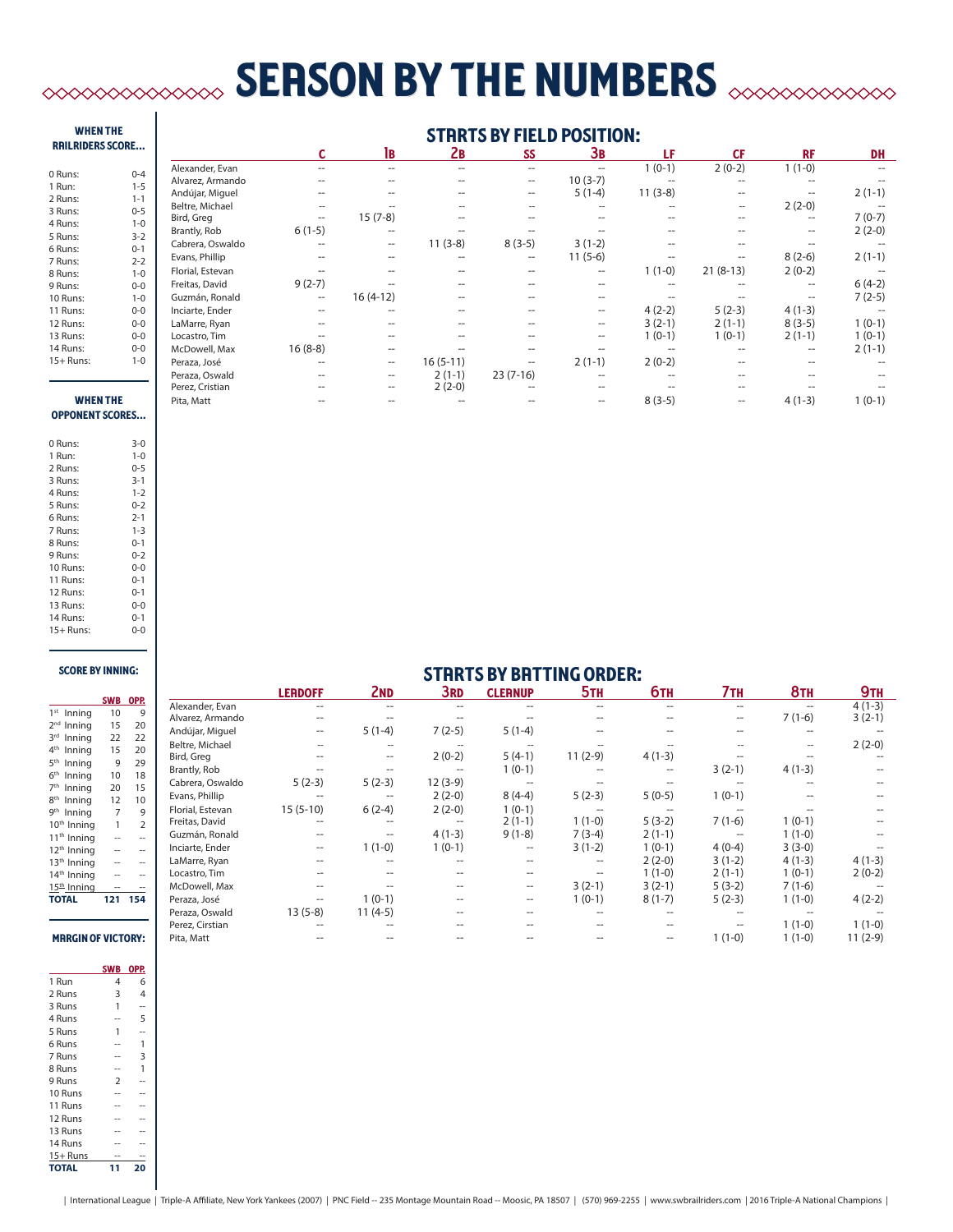## **SERSON BREAKDOWN SEASON BREAKDOWN**

### 2022 SERSON HIGHS AND LOWS

#### miscellaneous:

| Winning Streak:             |            | $4(4/5 - 4/8)$               |
|-----------------------------|------------|------------------------------|
| Losing Streak:              |            | 6, 2x (Last: 4/29-1-5/05)    |
| Home Winning Streak:        |            | $3(4/17(2) - 4/28)$          |
| Home Losing Streak:         |            | $5(4/12 - 4/17(1))$          |
| Road Winning Streak:        |            | $4(4/5 - 4/8)$               |
| Road Losing Streak:         |            | $4(4/9 - 4/22)$              |
| Winning Margin:             |            | 9, 2x (Last: 4/28vs LHV)     |
| Losing Margin:              |            | 8 (4/29 vs LHV)              |
| Longest Extra-Inning Game:  | No Delay   | 3:13 (5/06 @ ROC @ SYR)      |
|                             | Delay      | N/A                          |
| Longest 9-Inning Game:      | No Delay   | 3:35 (4/14 vs NOR)           |
|                             | Delay      | N/A                          |
| <b>Shortest Game:</b>       | 9 Innings  | 2:03 (5/03 @ ROC)            |
|                             | 7 Innings  | 1:42 (Last: 4/20 (1) @ BUF)  |
| Largest Home Crowd:         |            | 4,728 (5/11 vs SYR)          |
| <b>Smallest Home Crowd:</b> |            | 2,019 (4/27 vs LHV)          |
| Largest Road Crowd:         |            | 8,154 (4/24 @ BUF)           |
| <b>Smallest Road Crowd:</b> |            | 2,324 (4/06 @ SYR)           |
|                             |            |                              |
| TERM BRTTING:               |            |                              |
| <b>Most Runs:</b>           | Game:      | 15 (4/28 vs LHV)             |
|                             | Inning:    | $6(4/8(2)$ @ SYR)            |
| Most Hits:                  | Game:      | 19 (4/28 vs LHV)             |
|                             | Inning:    | 5, 4x (Last: 4/28 vs LHV)    |
| <b>Fewest Hits:</b>         | 9 Innings: | 5, 6x (Last: 5/05 @ ROC)     |
|                             | 7 Innings: | 2, 2x (Last: 4/20 (1) @ BUF) |
| <b>Most Doubles:</b>        |            | 3, 5x (Last: 5/06 @ ROC)     |
| <b>Most Triples:</b>        |            | 1, 2x (4/30 vs LHV)          |
| Most Home Runs:             |            | 4 (4/8 (2) @ SYR)            |
| Most Walks:                 |            | 12 (4/27 vs LHV)             |
| <b>Most Strikeouts:</b>     |            | 14, 2x (Last: 5/10 vs SYR)   |
| <b>Most Stolen Bases:</b>   |            | 6 (4/27 vs LHV)              |
| <b>Most Runners LOB:</b>    |            | 11 (4/9 @ SYR)               |
| <b>TERM PITCHING:</b>       |            |                              |
| Most Runs Allowed:          | Game:      | 14 (4/15 vs NOR)             |
|                             | Inning:    | 5, 3x (Last: 5/01 vs LHV)    |
| Most Hits Allowed:          | Game:      | 17 (5/01 vs LHV)             |
|                             | Inning:    | 5 (5/01 vs LHV)              |
| Fewest Hits Allowed:        | 9 Innings: | 3, 2x (Last: 4/30 vs LHV)    |
|                             | 7 Innings: | 3 (4/17 (2) vs NOR)          |

Most Walks: 10 (4/14 vs NOR) Most Home Runs Allowed: 4 (4/14 vs NOR)

is LHV) Most Strikeouts: 16, 2x (Last: 5/11 vs SYR)

2, 12x (Last: Evans 4/29 vs LHV)

#### **TERM FIELDING:**

Most Errors: SWB: 3 ( 5/06 @ ROC) Opponent: 3, 2x (51/11 vs SYR) Most DPs Turned: SWB: 3 (5/01 vs LHV) Opponent: 3, 2x (Last: 5/01 vs LHV)

#### individual batting:

Most Runs Scored: 3, 2x (Last: Cabrera/Florial 4/28 vs LHV) Most Hits: 4, O. Peraza (4/9 @ SYR) Most Doubles: 2, 3x (Last: Evans 4/14 vs NOR) Most Triples: 1, 2x (Last: Bird 4/30 vs LHV) Most HR: 2, Inciarte (4/8 (2) @ SYR) Most RBI:  $4$ , Inciarte (4/8 (2) @ SYR)<br>Most Walks: 2. 12x (Last: Evans 4/29 v: Most Stolen Bases: 3, Florial (5/06 @ ROC)

#### individual pitching

| Most Innings                    | Starter:  | 6.0 (Wesneski 4/27 vs LHV)             |  |  |  |
|---------------------------------|-----------|----------------------------------------|--|--|--|
|                                 | Reliever: | 3.0, 3x (Last: Weber 4/17 (2) vs NOR)  |  |  |  |
| <b>Most Strikeouts</b>          | Starter:  | 9 (Gil 5/05 @ ROC)                     |  |  |  |
|                                 | Reliever: | 5, 2x (Last: Marinaccio 5/01 vs LHV)   |  |  |  |
| Most Walks                      | Starter:  | 5, Gil (4/15 vs NOR)                   |  |  |  |
|                                 | Reliever: | 4, Semple (4/14 vs NOR)                |  |  |  |
| Most Runs Allowed               | Starter:  | 7, Gil (4/15 vs NOR)                   |  |  |  |
|                                 | Reliever: | 4, Semple (4/14 vs NOR)                |  |  |  |
| Most HR Allowed                 | Starter:  | 2, 3x (Last: Krook 5/11 vs SYR)        |  |  |  |
|                                 | Reliever: | 1, 12x (Last: David McKay 5/11 vs SYR) |  |  |  |
| *Indicates SWB franchise record |           | **Indicates tied SWB franchise record  |  |  |  |

## railriders record when... strrt time record day record day record

| Night Game:                                                                                                                                                                                                                                                                                                                                                                                                                 | $9 - 10$       |                                      | $0 - 0$          |  |
|-----------------------------------------------------------------------------------------------------------------------------------------------------------------------------------------------------------------------------------------------------------------------------------------------------------------------------------------------------------------------------------------------------------------------------|----------------|--------------------------------------|------------------|--|
|                                                                                                                                                                                                                                                                                                                                                                                                                             |                | Tuesday                              | $2 - 2$          |  |
|                                                                                                                                                                                                                                                                                                                                                                                                                             |                | Wednesday                            | $2 - 4$          |  |
| <b>LERDS</b>                                                                                                                                                                                                                                                                                                                                                                                                                | <b>RECORD</b>  | Thursday                             | $1 - 3$          |  |
| Lead After 6 Innings:                                                                                                                                                                                                                                                                                                                                                                                                       | $6-0$          | Friday                               | $4 - 3$          |  |
|                                                                                                                                                                                                                                                                                                                                                                                                                             | $2 - 17$       |                                      | $1 - 4$          |  |
| Trail After 6 Innings:                                                                                                                                                                                                                                                                                                                                                                                                      |                | Saturday                             |                  |  |
| Tied After 6 Innings:                                                                                                                                                                                                                                                                                                                                                                                                       | $3 - 3$        | Sunday                               | $1 - 4$          |  |
| Lead After 7 Innings:                                                                                                                                                                                                                                                                                                                                                                                                       | $4-1$          |                                      |                  |  |
| Trail After 7 Innings:                                                                                                                                                                                                                                                                                                                                                                                                      | $2 - 11$       | <b>MONTH</b>                         | <b>RECORD</b>    |  |
| Tied After 7 Innings:                                                                                                                                                                                                                                                                                                                                                                                                       | $2 - 3$        | April                                | $9 - 13$         |  |
| Lead After 8 Innings:                                                                                                                                                                                                                                                                                                                                                                                                       | $5 - 0$        | May                                  | $2 - 7$          |  |
| Trail After 8 Innings:                                                                                                                                                                                                                                                                                                                                                                                                      | $2 - 13$       | June                                 | $0 - 0$          |  |
| Tied After 8 Innings:                                                                                                                                                                                                                                                                                                                                                                                                       | $1 - 1$        | July                                 | $0 - 0$          |  |
|                                                                                                                                                                                                                                                                                                                                                                                                                             |                | August                               | $0 - 0$          |  |
| <b>DEFENSE</b>                                                                                                                                                                                                                                                                                                                                                                                                              | <b>RECORD</b>  | September                            | $0 - 0$          |  |
| Commit 0 Errors:                                                                                                                                                                                                                                                                                                                                                                                                            | $6 - 4$        |                                      |                  |  |
| Commit 1 Error:                                                                                                                                                                                                                                                                                                                                                                                                             |                |                                      |                  |  |
|                                                                                                                                                                                                                                                                                                                                                                                                                             | $3 - 9$        | <b>SITURTION</b>                     | <b>RECORD</b>    |  |
| Commit 2+ Errors:                                                                                                                                                                                                                                                                                                                                                                                                           | $2 - 5$        | First game of series:                | $3 - 3$          |  |
|                                                                                                                                                                                                                                                                                                                                                                                                                             |                | Last game of series:                 | $1 - 4$          |  |
| <b>HOME RUN</b>                                                                                                                                                                                                                                                                                                                                                                                                             | <b>RECORD</b>  | Rubber game:                         | $0 - 0$          |  |
| RailRiders Hit 0 HR:                                                                                                                                                                                                                                                                                                                                                                                                        | $3 - 10$       | Day-of travel:                       | $1 - 2$          |  |
| RailRiders Hit 1 HR:                                                                                                                                                                                                                                                                                                                                                                                                        | $3 - 9$        | After a day off:                     | $3 - 4$          |  |
| RailRiders Hit 2+ HR:                                                                                                                                                                                                                                                                                                                                                                                                       | $5-1$          | Doubleheaders:                       | $3 - 7$          |  |
|                                                                                                                                                                                                                                                                                                                                                                                                                             |                | Extra Innings:                       | $2 - 3$          |  |
| <b>JERSEYS</b>                                                                                                                                                                                                                                                                                                                                                                                                              | <b>RECORD</b>  | One-Run Games:                       | $4 - 6$          |  |
|                                                                                                                                                                                                                                                                                                                                                                                                                             |                |                                      |                  |  |
| White:                                                                                                                                                                                                                                                                                                                                                                                                                      | $4 - 7$        | Series Won/Loss/Split:               | $1 - 4 - 0$      |  |
| Grey:                                                                                                                                                                                                                                                                                                                                                                                                                       | $4 - 3$        |                                      |                  |  |
| Navy:                                                                                                                                                                                                                                                                                                                                                                                                                       | $3 - 10$       |                                      |                  |  |
| Vejigantes:                                                                                                                                                                                                                                                                                                                                                                                                                 | $0 - 0$        | <b>OPPONENT</b>                      | <b>RECORD</b>    |  |
| Theme Night:                                                                                                                                                                                                                                                                                                                                                                                                                | $0 - 0$        | vs. American League Affiliate:       | $3 - 9$          |  |
|                                                                                                                                                                                                                                                                                                                                                                                                                             |                | vs. National League Affiliate:       | $8 - 11$         |  |
| HITS                                                                                                                                                                                                                                                                                                                                                                                                                        | <b>RECORD</b>  |                                      |                  |  |
| Outhit Opponent:                                                                                                                                                                                                                                                                                                                                                                                                            | $9 - 5$        | <b>STRRTER LENGTH</b>                | <b>RECORD</b>    |  |
| Outhit By Opponent:                                                                                                                                                                                                                                                                                                                                                                                                         | $2 - 13$       | Starter Goes 6+                      | $1 - 0$          |  |
|                                                                                                                                                                                                                                                                                                                                                                                                                             | $0 - 2$        | Starter Goes 7+                      | $0 - 0$          |  |
|                                                                                                                                                                                                                                                                                                                                                                                                                             |                |                                      | $0 - 0$          |  |
|                                                                                                                                                                                                                                                                                                                                                                                                                             |                |                                      |                  |  |
|                                                                                                                                                                                                                                                                                                                                                                                                                             |                | Starter Goes 8+                      |                  |  |
|                                                                                                                                                                                                                                                                                                                                                                                                                             | <b>RECORD</b>  |                                      |                  |  |
|                                                                                                                                                                                                                                                                                                                                                                                                                             | $9 - 5$        | <b>OPPOSING STRRTER</b>              | <b>RECORD</b>    |  |
|                                                                                                                                                                                                                                                                                                                                                                                                                             | $2 - 15$       | vs. RHP Starters:                    | $5-17$           |  |
|                                                                                                                                                                                                                                                                                                                                                                                                                             | $3 - 4$        | vs. LHP Starters:                    | $6 - 3$          |  |
| Equal Hits:<br><b>RUNS</b><br>Score First:<br>Allow First Run:<br>Shutouts:                                                                                                                                                                                                                                                                                                                                                 |                | <b>HERD-TO-HERD STRNDINGS</b>        |                  |  |
|                                                                                                                                                                                                                                                                                                                                                                                                                             |                | <b>OVERRLL HOME</b>                  | <b>RORD</b>      |  |
|                                                                                                                                                                                                                                                                                                                                                                                                                             | (TOR)          | $2 - 4$<br>$0 - 0$                   | $2 - 4$          |  |
|                                                                                                                                                                                                                                                                                                                                                                                                                             | (CWS)          | $0-0$<br>0-0                         | $0-0$            |  |
|                                                                                                                                                                                                                                                                                                                                                                                                                             | (TB)           | $0-0$<br>$0-0$                       | $0-0$            |  |
|                                                                                                                                                                                                                                                                                                                                                                                                                             | (MIA)          | $0-0$<br>$0-0$                       | $0-0$            |  |
|                                                                                                                                                                                                                                                                                                                                                                                                                             | (PHI)          | $2 - 4$<br>$2 - 4$                   | $0-0$            |  |
|                                                                                                                                                                                                                                                                                                                                                                                                                             | (BAL)          | $1 - 5$<br>$1 - 5$                   | $0-0$            |  |
|                                                                                                                                                                                                                                                                                                                                                                                                                             | (WAS)          | $1 - 5$<br>$0-0$                     | $1 - 5$          |  |
|                                                                                                                                                                                                                                                                                                                                                                                                                             | (NYM)          | $5 - 2$<br>$1 - 1$                   | $4 - 1$          |  |
|                                                                                                                                                                                                                                                                                                                                                                                                                             | (BOS)          | $0-0$<br>$0-0$<br>11-20<br>4-10      | $0-0$<br>7-10    |  |
|                                                                                                                                                                                                                                                                                                                                                                                                                             |                |                                      |                  |  |
|                                                                                                                                                                                                                                                                                                                                                                                                                             | (CLE)          | $0-0$<br>$0-0$                       | 0-0              |  |
|                                                                                                                                                                                                                                                                                                                                                                                                                             | (ATL)          | $0-0$<br>$0-0$                       | $0-0$            |  |
|                                                                                                                                                                                                                                                                                                                                                                                                                             | (PIT)          | $0-0$<br>$0-0$                       | $0-0$            |  |
|                                                                                                                                                                                                                                                                                                                                                                                                                             | (CHI)          | $0-0$<br>0-0                         | $0-0$            |  |
|                                                                                                                                                                                                                                                                                                                                                                                                                             | (CIN)          | $0-0$<br>$0-0$                       | $0-0$            |  |
|                                                                                                                                                                                                                                                                                                                                                                                                                             | (STL)          | $0-0$<br>$0-0$                       | $0-0$            |  |
|                                                                                                                                                                                                                                                                                                                                                                                                                             | (MIL)          | $0-0$<br>$0-0$                       | $0-0$            |  |
| <b>OPPONENT</b><br>Buffalo Bisons<br>Charlotte Knights<br>Durham Bulls<br>Jacksonville Jumbo Shrimp<br>Lehigh Valley IronPigs<br>Norfolk Tides<br>Rochester Red Wings<br><b>Syracuse Mets</b><br><b>Worcester Red Sox</b><br><b>VS. ERST</b><br><b>Columbus Clippers</b><br><b>Gwinnett Stripers</b><br>Indianapolis Indians<br>Iowa Cubs<br>Louisville Bats<br>Memphis Redbirds<br>Nashville Sounds<br>Omaha Storm Chasers | (KC)           | $0-0$<br>$0-0$                       | $0-0$            |  |
| St. Paul Saints<br>Toledo Mud Hens                                                                                                                                                                                                                                                                                                                                                                                          | (MIN)<br>(DET) | $0-0$<br>$0-0$<br>$0 - 0$<br>$0 - 0$ | $0-0$<br>$0 - 0$ |  |

| International League | Triple-A Affiliate, New York Yankees (2007) | PNC Field -- 235 Montage Mountain Road -- Moosic, PA 18507 | (570) 969-2255 | www.swbrailriders.com | 2016 Triple-A National Champions |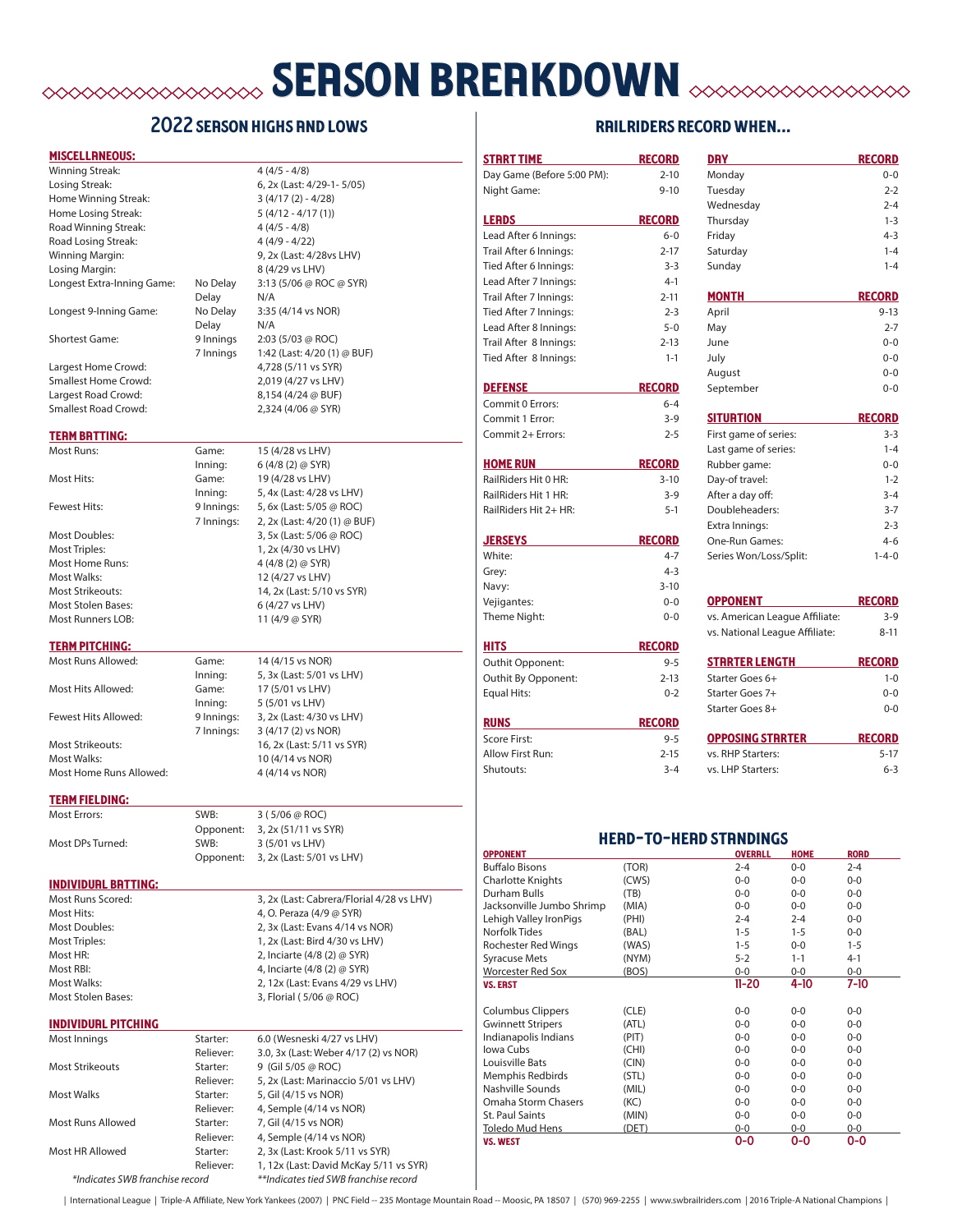## **BRY-DRY RESULTS** AND AN ARESOLYS

| <u>GM </u>     | DRTE/OPP. SCORE                             | WIN/LOSS/SRVE                                                                                     | REC.                 | POS/GB                   | <u>RTT.</u>    | <b>TIME</b>  | <b>GM DRTE/OPP. SCORE</b>          |                              | WIN/LOSS/SRVE  | REC.                                           | POS/GB         | <u>RTT.</u> | <b>TIME</b> |
|----------------|---------------------------------------------|---------------------------------------------------------------------------------------------------|----------------------|--------------------------|----------------|--------------|------------------------------------|------------------------------|----------------|------------------------------------------------|----------------|-------------|-------------|
| $\mathbf{1}$   | 4/05 @ SYR W 5-0                            | Krook (1-0)/Szapucki (0-1)                                                                        | $1 - 0$              | $t1st/-$                 | 6,572          | 2:33         | 79 7/04 @ WOR                      |                              |                |                                                |                |             |             |
| $\overline{2}$ | 4/06 @ SYR W 5-3                            | Greene (1-0)/Lopez (0-1)/Miller (1)                                                               | $2 - 0$              | $t1st$ --                | 2,324          | 2:48         | 7/06 @ WOR<br>80<br>81 7/07 @ WOR  |                              |                |                                                |                |             |             |
| 3              | 4/07 @ SYR                                  | *Postponed to 4/8 due to rain*<br>4/08 @ SYR W 7-6 (8) McKay (1-0)/Orze (0-1)/Weissert (1)        | $3 - 0$              |                          |                | 3:09         | 7/08 @ WOR<br>82                   |                              |                |                                                |                |             |             |
| 4              | 4/08 @ SYR W 10-1                           | Semple (1-0)/Rodriguez (0-1)                                                                      | $4 - 0$              | $1st$ --                 | 2,681          | 2:31         | 7/09 @ WOR<br>83                   |                              |                |                                                |                |             |             |
| 5              | 4/09 @ SYR L 4-3                            | Vizcaya (1-0)/Miller (0-1)                                                                        | $4 - 1$              | $t1st$ --                | 2,4361         | 3:10         | 84<br>7/10 @ WOR                   |                              |                |                                                |                |             |             |
|                | 4/10 @ SYR                                  | *Postponed to 6/8 due to inclement weather*                                                       |                      |                          |                |              | 7/12 vs LOU<br>85                  |                              |                |                                                |                |             |             |
| 6              | 4/12 vs NOR L 3-1                           | Hartman (1-0)/Krook (1-1)/Vespi (1)                                                               | $4 - 2$              | 3rd/1.5                  | 4,559          | 2:56         | 7/13 vs LOU<br>86<br>7/14 vs LOU   |                              |                |                                                |                |             |             |
| 7              | 4/13 vs NOR L 5-1                           | Sedlock (1-0)/Wesneski (0-1)                                                                      | $4 - 3$              | t4th/2.5                 | 2,684          | 3:10         | 87<br>7/15 vs LOU<br>88            |                              |                |                                                |                |             |             |
| 8              | 4/14 vs NOR L 12-4                          | Rodriguez (1-0)/García (0-1)                                                                      | $4 - 4$              | t4th/3.0                 | 2,758          | 3:35         | 7/16 vs LOU<br>89                  |                              |                |                                                |                |             |             |
| 9              | 4/15 vs NOR L 14-7<br>4/16 vs NOR           | Peralta (1-1)/Gil (0-1)<br>*Postponed to 4/17 due to inclement weather*                           | $4 - 5$              | 5th/3.5                  | 3,631          | 3:05         | 7/17 vs LOU<br>90                  |                              |                |                                                |                |             |             |
| 10             | 4/17 vs NOR L 5-1                           | Bradish (1-0)/Krook (1-2)                                                                         | $4 - 6$              |                          |                | 2:14         |                                    |                              |                | *MLB All-Star Break 7/18-7/21*                 |                |             |             |
|                | 11 4/17 vs NOR W 1-0                        | Weber (1-0)/Lowther (0-1)                                                                         | $5 - 6$              | 6th/3.5                  | 2,136          | 1:53         | 7/22 @ LHV<br>91                   |                              |                |                                                |                |             |             |
|                | 4/19 @ BUF                                  | *Postponed to 4/20 due to inclement weather*                                                      |                      |                          |                |              | 92 7/23 @ LHV<br>7/24 @ LHV<br>93  |                              |                |                                                |                |             |             |
|                | 12 4/20 @ BUF L 2-1                         | Lawrence (3-0)/Wesneski (0-2)/Vaszugez (1) 5-7                                                    |                      |                          |                | 1:42         | 7/26 @ ROC<br>94                   |                              |                |                                                |                |             |             |
| 13             | 4/20 @ BUF L 6-5 (8)<br>14 4/21 @ BUF L 7-3 | Biagini (1-1)/Lane (0-1)<br>Francis (1-0)/Gil (0-2)/Gage (2)                                      | $5 - 8$<br>$5-9$     | 8th/4.5<br>8th/4.5       | 4,009<br>3,932 | 2:22<br>2:42 | 95 7/27 @ ROC                      |                              |                |                                                |                |             |             |
|                | 15 4/22 @ BUF W 5-3                         | Gomez (1-0)/Kay (0-2)/Miller (2)                                                                  | $6 - 9$              | 8th/4.5                  | 4,558          | 2:36         | 96 7/28 @ ROC                      |                              |                |                                                |                |             |             |
|                | 16 4/23 @ BUF W 7-4                         | Greene (2-0)/Allgeyer (1-1)/Weissert (2)                                                          | $7-9$                | 7th/3.5                  | 4,717          | 2:55         | 97 7/29 @ ROC                      |                              |                |                                                |                |             |             |
|                | 17 4/24 @ BUF L 4-0                         | Hatch (1-1)/Bañuelos (0-1)                                                                        | $7 - 10$             | 7th/3.5                  | 8,154          | 2:10         | 98 7/30 @ ROC                      |                              |                |                                                |                |             |             |
|                | 4/26 vs LHV                                 | *Postponed to 4/29 due to inclement weather*                                                      |                      |                          |                |              | 99 7/31 @ ROC<br>100 8/02 vs BUF   |                              |                |                                                |                |             |             |
| 18             | 4/27 vs LHV W 4-3                           | Greene (3-0)/Singer (1-1)                                                                         | $8 - 10$             | 7th/3.0                  | 2,019          | 2:40         | 101 8/03 vs BUF                    |                              |                |                                                |                |             |             |
| 19<br>20       | 4/28 vs LHV W 15-6<br>4/29 vs LHV L 11-3    | Nittoli (1-0)/Marvel (0-4)<br>Mariot (1-0)/Bristo (0-1)                                           | $9 - 10$<br>$9 - 11$ | 6th/3.0                  | 2,416          | 3:09<br>2:27 | 102 8/04 vs BUF                    |                              |                |                                                |                |             |             |
|                | 21 4/29 vs LHV L 7-3                        | Gatto (2-0)/Miller (0-2)                                                                          | $9 - 12$             | 7th/3.5                  | 3,861          | 2:29         | 103 8/05 vs BUF                    |                              |                |                                                |                |             |             |
|                | 22 4/30 vs LHV L 2-0                        | Hennigan (1-0)/Espinal (0-1)/Brogdon (1)                                                          | $9 - 13$             | 7th/4.5                  | 4,459          | 2:51         | 104 8/06 vs BUF                    |                              |                |                                                |                |             |             |
| 23             | 5/01 vs LHV L 9-3                           | Ogle (1-1)/McClain (0-1)                                                                          | $9 - 14$             | 8th/4.5                  | 4,480          | 3:02         | 105 8/07 vs BUF                    |                              |                |                                                |                |             |             |
|                | 24 5/03 @ ROC L 2-0                         | Rodriguez (1-1)/Wesneski (0-3)/ Edwards Jr. (1) 9-15                                              |                      | 8th/5.0                  | 2,801          | 2:03         | 106 8/09 vs WOR<br>107 8/10 vs WOR |                              |                |                                                |                |             |             |
|                | 5/04 @ ROC                                  | *Postponed to 5/7 due to inclement weather*                                                       |                      |                          |                |              | 108 8/11 vs WOR                    |                              |                |                                                |                |             |             |
|                | 25 5/05 @ ROC L 2-0                         | Tetrault(1-2)/ Gil (0-3)/ Edwards Jr. (2)<br>26 5/06 @ ROC W 8-7 (10) Weissert (1-0)/ Perez (0-1) | $9 - 16$             | 9th/5.5<br>10-16 8th/5.0 | 4,416<br>4,444 | 2:15<br>3:13 | 109 8/12 vs WOR                    |                              |                |                                                |                |             |             |
|                | 27 5/07 @ ROC L9-2                          | Teel(2-0)/ Garcia (0-2)                                                                           | $10 - 17$            |                          |                | 2:02         | 110 8/13 vs WOR                    |                              |                |                                                |                |             |             |
|                |                                             | 28 5/07 @ ROC L 7-6 (10) Murphy (1-0)/ Gomez (1-1)                                                |                      | 10-18 9th/6.5            | 5,624          | 2:49         | 111 8/14 vs WOR                    |                              |                |                                                |                |             |             |
| 29             | 5/08 @ ROC L 2-1                            | Braymer (2-1)/Wesneski (0-4)/Edwards Jr. (3) 10-19                                                |                      | t9th/7.5                 | 4,574          | 2:45         | 112 8/16 @ STP                     |                              |                |                                                |                |             |             |
| 30             | 5/10 vs SYR W 2-0                           | Miller (1-2)/Diaz (0-2)                                                                           | $11 - 19$            | 9th/7.5                  | 4,556          | 2:21         | 113 8/17 @ STP<br>114 8/18 @ STP   |                              |                |                                                |                |             |             |
| 31             | 5/11 vs SYR L8-7                            | Rodriguez (1-1)/Krook (1-3)/Holderman (3) 11-20                                                   |                      | t9th/8.5                 | 4,728          | 2:52         | 115 8/19 @ STP                     |                              |                |                                                |                |             |             |
| 33             | 32 5/12 vs SYR<br>5/13 vs SYR               |                                                                                                   |                      |                          |                |              | 116 8/20 @ STP                     |                              |                |                                                |                |             |             |
| 34             | 5/14 vs SYR                                 |                                                                                                   |                      |                          |                |              | 117 8/21 @ STP                     |                              |                |                                                |                |             |             |
|                | 35 5/15 vs SYR                              |                                                                                                   |                      |                          |                |              | 118 8/23 @ OMA                     |                              |                |                                                |                |             |             |
|                | 36 5/17 @ WOR                               |                                                                                                   |                      |                          |                |              | 119 8/24 @ OMA                     |                              |                |                                                |                |             |             |
|                | 37 5/18 @ WOR                               |                                                                                                   |                      |                          |                |              | 120 8/25 @ OMA<br>121 8/26 @ OMA   |                              |                |                                                |                |             |             |
|                | 38 5/19 @ WOR                               |                                                                                                   |                      |                          |                |              | 122 8/27 @ OMA                     |                              |                |                                                |                |             |             |
|                | 39 5/20 @ WOR                               |                                                                                                   |                      |                          |                |              | 123 8/28 @ OMA                     |                              |                |                                                |                |             |             |
| 40             | 5/21 @ WOR<br>41 5/22 @ WOR                 |                                                                                                   |                      |                          |                |              | 124 8/30 vs SYR                    |                              |                |                                                |                |             |             |
|                | 42 5/24 vs JAX                              |                                                                                                   |                      |                          |                |              | 125 8/31 vs SYR                    |                              |                |                                                |                |             |             |
| 43             | 5/25 vs JAX                                 |                                                                                                   |                      |                          |                |              | 126 9/01 vs SYR                    |                              |                |                                                |                |             |             |
|                | 44 5/26 vs JAX                              |                                                                                                   |                      |                          |                |              | 127 9/02 vs SYR<br>128 9/03 vs SYR |                              |                |                                                |                |             |             |
| 45             | 5/27 vs JAX<br>5/28 vs JAX                  |                                                                                                   |                      |                          |                |              | 129 9/04 vs SYR                    |                              |                |                                                |                |             |             |
| 46             | 47 5/29 vs JAX                              |                                                                                                   |                      |                          |                |              | 130 9/05 @ DUR                     |                              |                |                                                |                |             |             |
|                | 48 5/31 vs LHV                              |                                                                                                   |                      |                          |                |              | 131 9/07 @ DUR                     |                              |                |                                                |                |             |             |
|                | 49 6/01 vs LHV                              |                                                                                                   |                      |                          |                |              | 132 9/08 @ DUR                     |                              |                |                                                |                |             |             |
| 50             | 6/02 vs LHV                                 |                                                                                                   |                      |                          |                |              | 133 9/09 @ DUR<br>134 9/10 @ DUR   |                              |                |                                                |                |             |             |
|                | 51 6/03 vs LHV                              |                                                                                                   |                      |                          |                |              | 135 9/11 @ DUR                     |                              |                |                                                |                |             |             |
|                | 52 6/04 vs LHV<br>53 6/05 vs LHV            |                                                                                                   |                      |                          |                |              | 136 9/13 vs WOR                    |                              |                |                                                |                |             |             |
|                | 54 6/07 @ SYR                               |                                                                                                   |                      |                          |                |              | 137 9/14 vs WOR                    |                              |                |                                                |                |             |             |
|                | 55 6/08-1 @ SYR                             |                                                                                                   |                      |                          |                |              | 138 9/15 vs WOR                    |                              |                |                                                |                |             |             |
|                | 56 6/08-2 @ SYR                             |                                                                                                   |                      |                          |                |              | 139 9/16 vs WOR                    |                              |                |                                                |                |             |             |
|                | 57 6/09 @ SYR                               |                                                                                                   |                      |                          |                |              | 140 9/17 vs WOR<br>141 9/18 vs WOR |                              |                |                                                |                |             |             |
|                | 58 6/10 @ SYR                               |                                                                                                   |                      |                          |                |              | 142 9/20 @ LHV                     |                              |                |                                                |                |             |             |
|                | 59 6/11 @ SYR<br>60 6/12 @ SYR              |                                                                                                   |                      |                          |                |              | 143 9/21 @ LHV                     |                              |                |                                                |                |             |             |
|                | 61 6/14 vs ROC                              |                                                                                                   |                      |                          |                |              | 144 9/22 @ LHV                     |                              |                |                                                |                |             |             |
|                | 62 6/15 vs ROC                              |                                                                                                   |                      |                          |                |              | 145 9/23 @ LHV                     |                              |                |                                                |                |             |             |
|                | 63 6/16 vs ROC                              |                                                                                                   |                      |                          |                |              | 146 9/24 @ LHV                     |                              |                |                                                |                |             |             |
| 64             | 6/17 vs ROC                                 |                                                                                                   |                      |                          |                |              | 147 9/25 @ LHV<br>148 9/26 vs BUF  |                              |                |                                                |                |             |             |
|                | 65 6/18 vs ROC                              |                                                                                                   |                      |                          |                |              | 149 9/27 vs BUF                    |                              |                |                                                |                |             |             |
|                | 66 6/19 vs ROC<br>67 6/21 @ TOL             |                                                                                                   |                      |                          |                |              | 150 9/28 vs BUF                    |                              |                |                                                |                |             |             |
|                | 68 6/22 @ TOL                               |                                                                                                   |                      |                          |                |              |                                    |                              |                |                                                |                |             |             |
|                | 69 6/23 @ TOL                               |                                                                                                   |                      |                          |                |              |                                    |                              |                | <b>2022 SWB RAILRIDERS MONTH-BY-MONTH</b>      |                |             |             |
|                | 70 6/24 @ TOL                               |                                                                                                   |                      |                          |                |              |                                    |                              | $W-L$          | <b>ERR</b><br><b>RVG/OBP/SLG</b>               | HR.            |             |             |
|                | 71 6/25 @ TOL                               |                                                                                                   |                      |                          |                |              |                                    | <b>APRIL</b>                 | $9 - 13$       | 4.62<br>.227/.332/.375                         | 22             |             |             |
|                | 72 6/26 @ TOL                               |                                                                                                   |                      |                          |                |              |                                    | MAY                          | $2 - 7$        | 4.36<br>.212/.276/.308                         | 3              |             |             |
|                | 73 6/28 vs BUF<br>74 6/29 vs BUF            |                                                                                                   |                      |                          |                |              |                                    | <b>JUNE</b>                  | $0-0$          | 0.00<br>.000/.000/.000                         | $\pmb{0}$      |             |             |
|                | 75 6/30 vs BUF                              |                                                                                                   |                      |                          |                |              |                                    | <b>JULY</b><br><b>AUGUST</b> | $0-0$<br>$0-0$ | 0.00<br>.000/.000/.000<br>0.00<br>000/000/000. | $\pmb{0}$<br>0 |             |             |
|                | 76 7/01 vs BUF                              |                                                                                                   |                      |                          |                |              |                                    | <b>SEPTEMBER</b>             | 0-0            | 0.00<br>000/000/000.                           | 0              |             |             |
|                | 77 7/02 vs BUF                              |                                                                                                   |                      |                          |                |              |                                    | <b>TOTAL</b>                 | 11-20          | 4.55<br>.224/.316/.355                         | 25             |             |             |
|                | 78 7/03 vs BUF                              |                                                                                                   |                      |                          |                |              |                                    |                              |                |                                                |                |             |             |

| International League | Triple-A Affiliate, New York Yankees (2007) | PNC Field -- 235 Montage Mountain Road -- Moosic, PA 18507 | (570) 969-2255 | www.swbrailriders.com | 2016 Triple-A National Champions |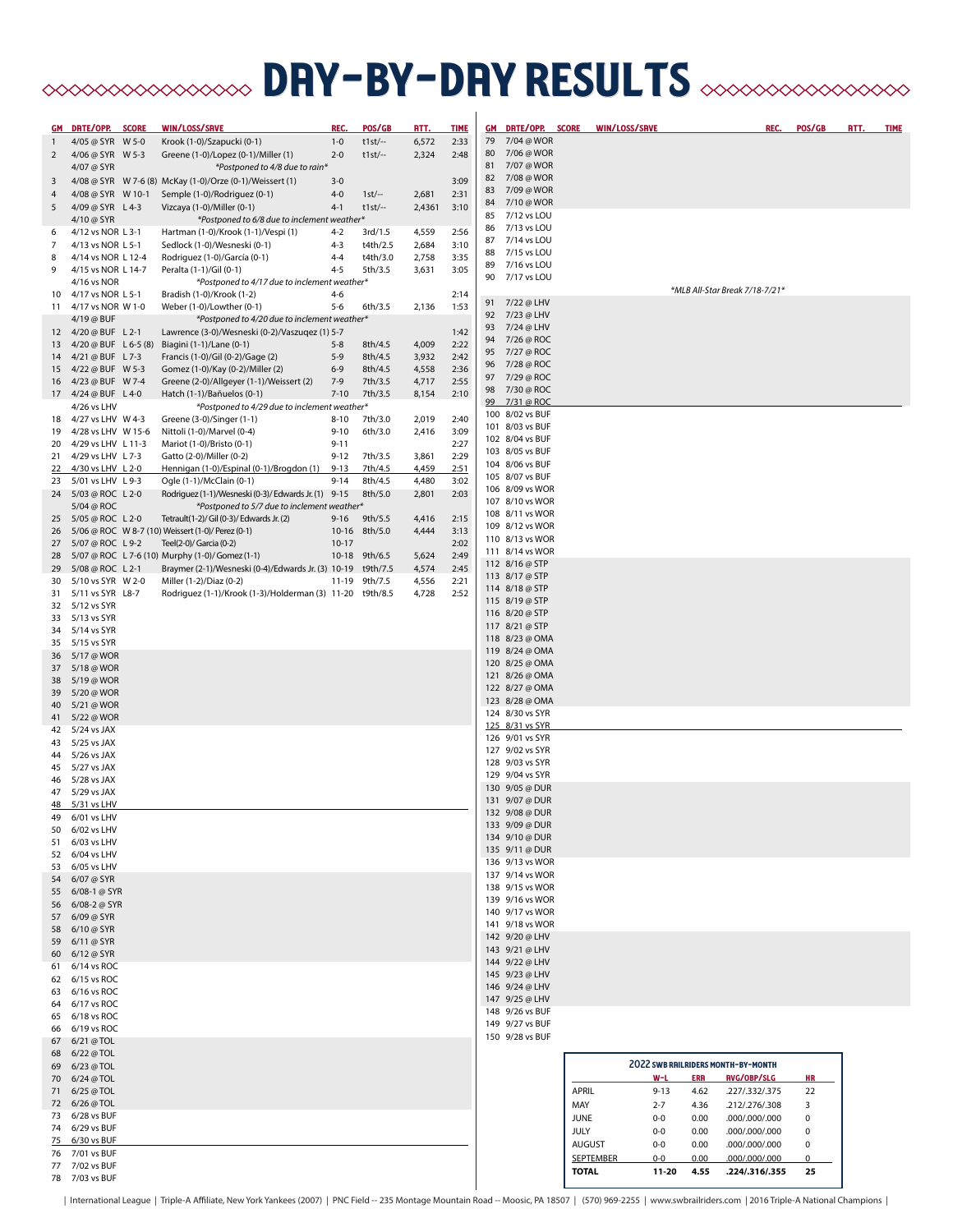## railriders transactions

## april transactions (18) date player action

| DRTE     | <b>PLAYER</b>         | RCTION                               |
|----------|-----------------------|--------------------------------------|
| April 4  |                       | SWB Break Camp roster announced      |
| April 6  | Greg Bird             | Assigned to Scranton/Wilkes-Barre    |
| April 8  | Michael Beltre        | Transferred to Somerset (AA)         |
| April 12 | <b>Rob Brantley</b>   | Placed on the 7-Day Injured List     |
| April 15 | <b>Michael Gomez</b>  | Promoted from Somerset (AA)          |
| April 16 | JP Sears              | Optioned to Scranton/Wilkes-Barre    |
| April 17 | <b>JP Sears</b>       | Reported to Scranton/Wilkes-Barre    |
|          | Tim Locastro          | Recalled by NY Yankees               |
| April 19 | Armando Alvarez       | Activated from 7-day Injured List    |
|          | Cristian Perez        | Transferred to Hudson Valley (A+)    |
| April 20 | Ryan Weber            | Placed on the COVID-19 Injured List  |
| April 22 | <b>Rob Brantly</b>    | Activated from 7-Day Injured List    |
|          | Shawn Semple          | Placed on 7-Day Injured List         |
| April 26 | Miguel Andújar        | Recalled by NY Yankees               |
|          | José Mujica           | Promoted from Florida Complex League |
| April 28 | Ron Marinaccio        | Optioned to Scranton/Wilkes-Barre    |
| April 29 | Ron Marinaccio        | Reported to Scranton/Wilkes-Barre    |
| April 30 | Carlos Espinal        | Promoted from Somerset (AA)          |
|          | <b>Ender Inciarte</b> | Placed on COVID-19 Injured List      |
|          |                       |                                      |

#### may transactions (14)

| <b>DRTE</b> | <b>PLAYER</b>          | <b>RCTION</b>                                   |
|-------------|------------------------|-------------------------------------------------|
| May 1       | Miguel Andújar         | Optioned to Scranton/Wilkes-Barre               |
|             | Clarke Schmidt         | Optioned to Scranton/Wilkes-Barre               |
| May 2       | Miquel Andújar         | Reported to Scranton/Wilkes-Barre               |
|             | Clarke Schmidt         | Reported to Scranton/Wilkes-Barre               |
|             | Vinny Nittoli          | Placed on 7-Day Injured list                    |
| May 7       | <b>Rvan LaMarre</b>    | Placed on 7-Day Injured list                    |
| May 8       | <b>Estevan Florial</b> | Appointed as "27th Man" with NY Yankees         |
|             | Ron Marinaccio         | Recalled by NY Yankees                          |
| May 10      | <b>Estevan Florial</b> | Returned as "27th Man" to Scranton/Wilkes-Barre |
|             | Vinny Nittoli          | Activated from 7-Day Injured List               |
| May 11      | Rvan Weber             | Activated from the COVID-19 Injured List        |
| May 12      | Ron Marinaccio         | Optioned and added to Scranton/Wilkes-Barre     |
| May 12      | Luis Gil               | Recalled by NY Yankees                          |

| International League | Triple-A Affiliate, New York Yankees (2007) | PNC Field -- 235 Montage Mountain Road -- Moosic, PA 18507 | (570) 969-2255 | www.swbrailriders.com | 2016 Triple-A National Champions |